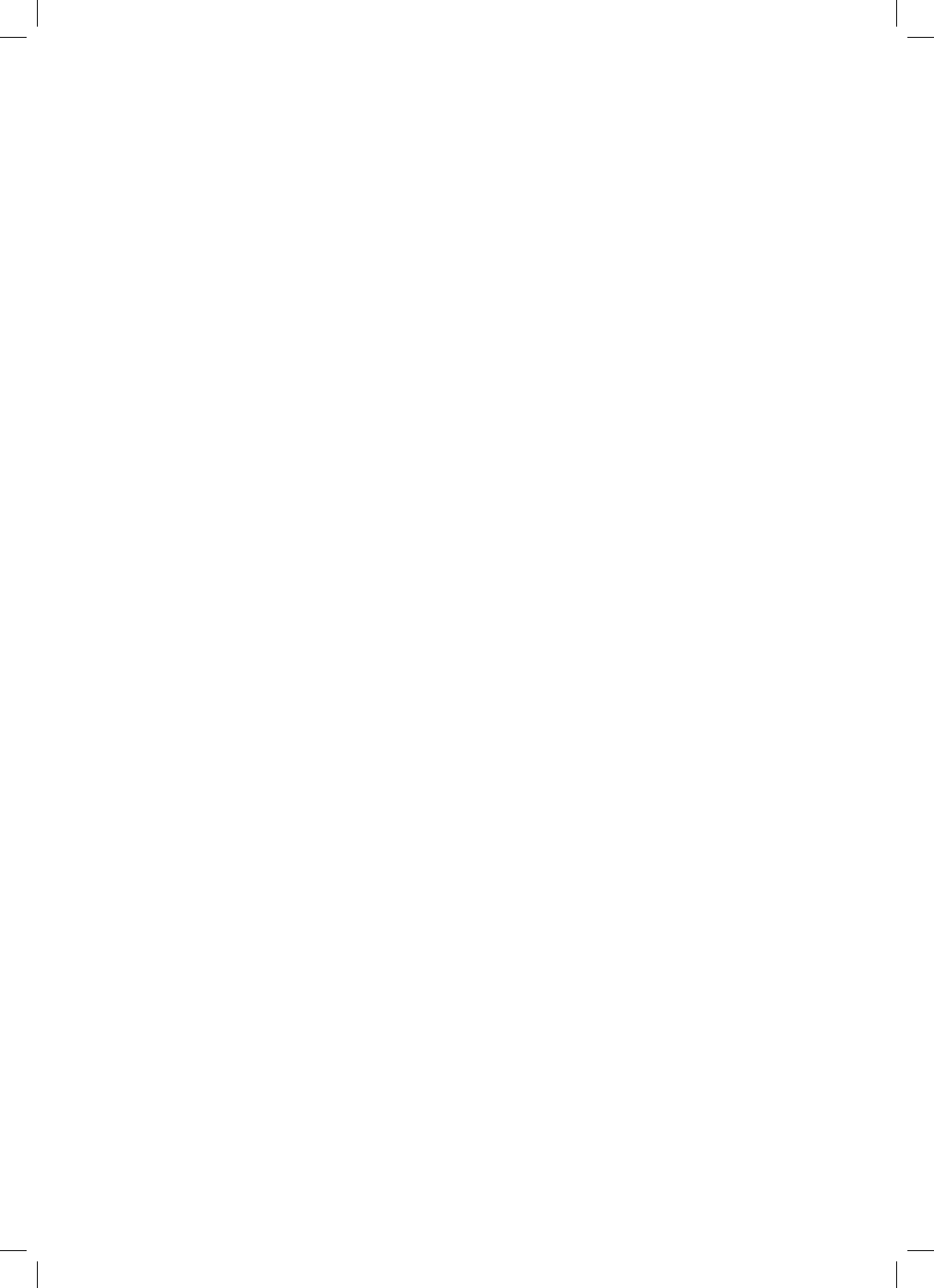# Draft bill of the **Press and Publishing Code**

Contribution to public debate series - No. 8

The National Human Rights Council's Memorandum on the Draft Bill of the Press and Publishing Code (version of 15 July 2014), sent to the Minister of Communication, Government Spokesperson, on 8 October 2014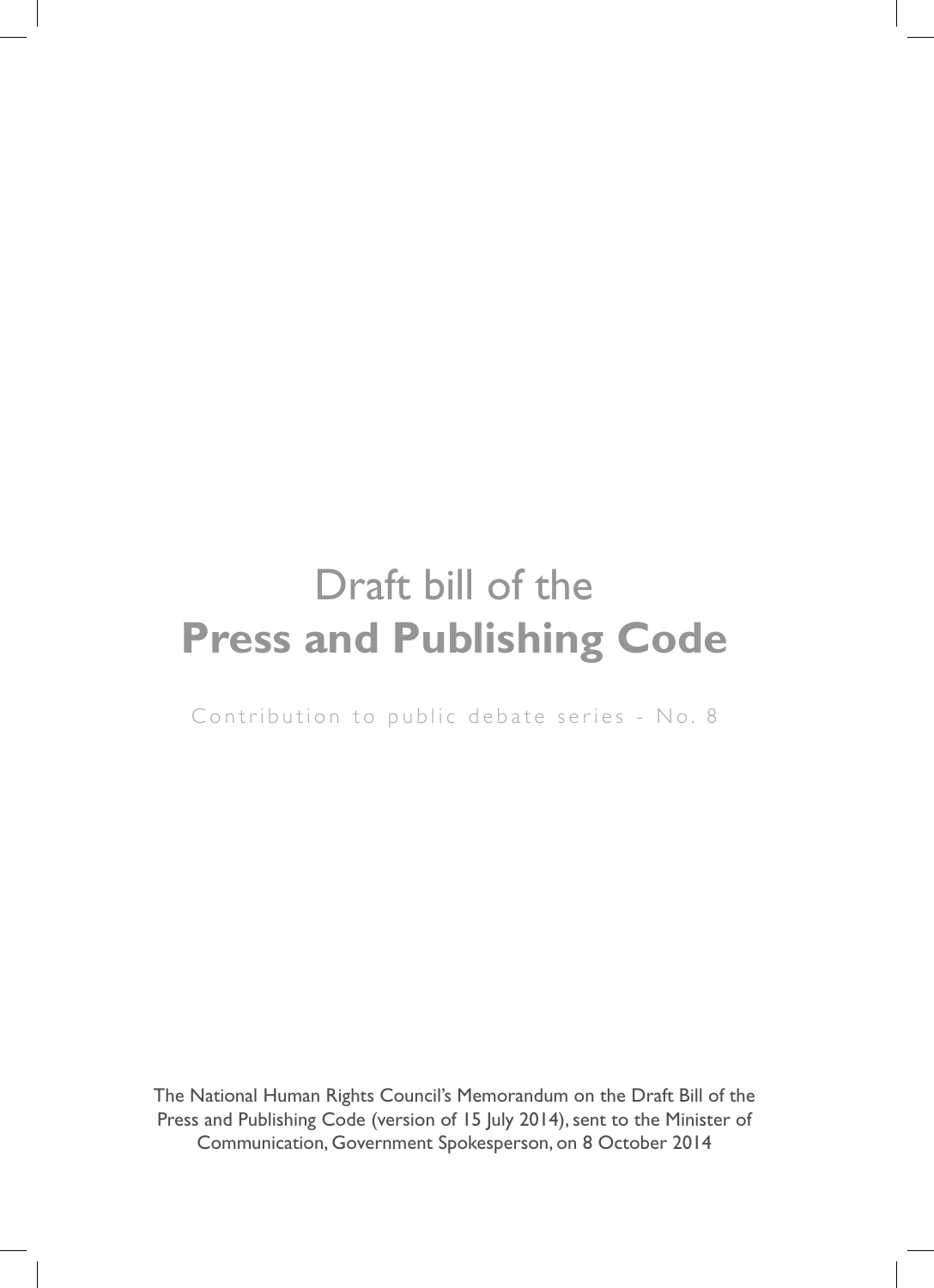$\mathcal{O}(\frac{1}{\epsilon})$ nationales de la presse écrite, tenues à Skhirat les 11 et 12 mars 2005 et organisées par  $\mathcal{S}$  » a été lancé. Ce dialogue a constitué un moment privilégié de réflexion sur le privilégié de réflexion sur le privilégié de réflexion sur le privilégié de réflexion sur le privilegié de réflexion sur le privileg  $\sim$  $\frac{1}{2}$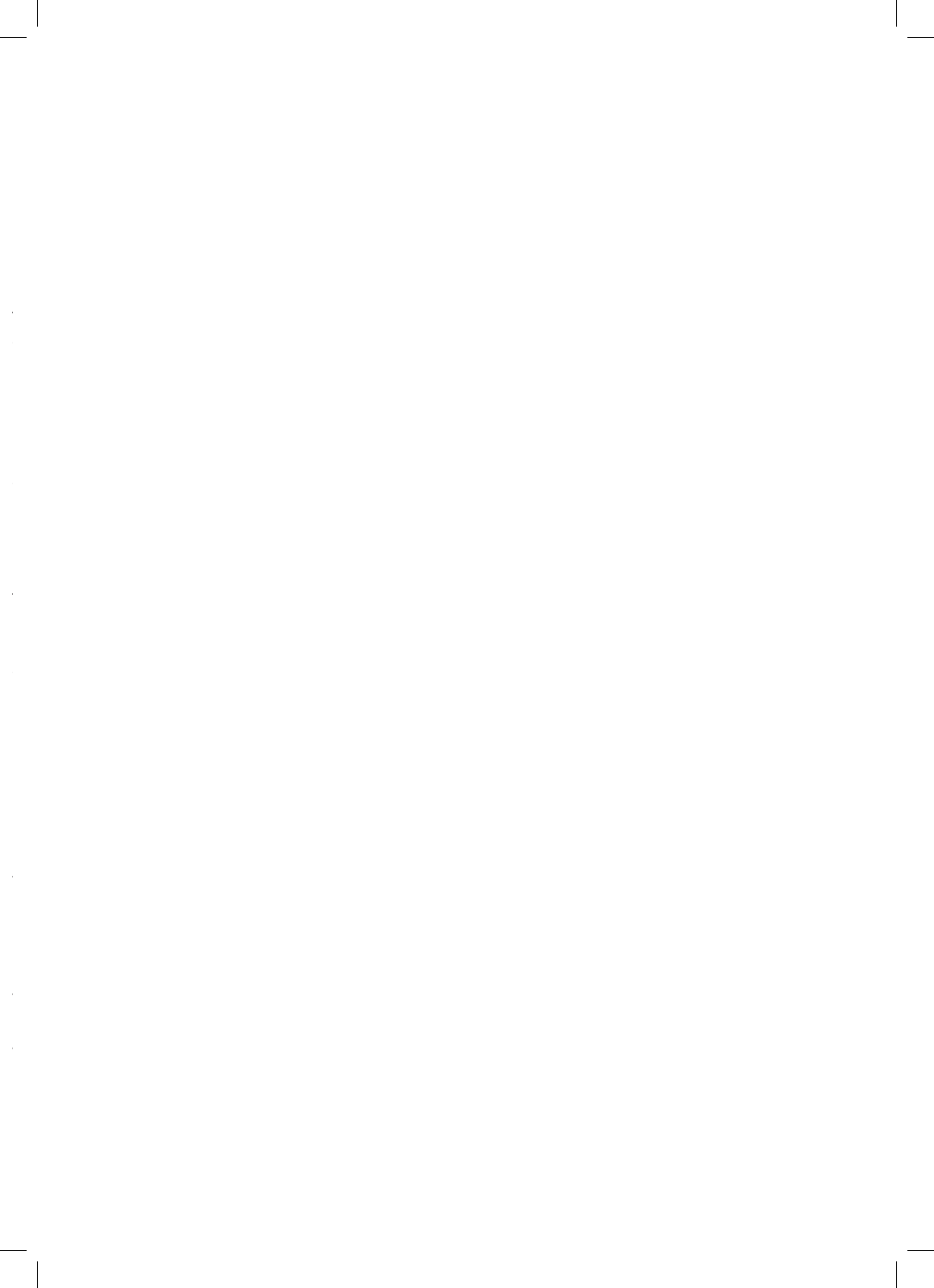## **INTRODUCTION**

**1.** Article 28 of the Constitution, adopted by referendum on the 1st of July 2011, enshrines the fundamental press freedom principles. Devoting a special article to press freedom in the Kingdom's supreme law is the result of a process that can be summed up as follows:

**2.** As soon as Law No. 77.00, dated 3rd October 2002, amending and supplementing the Press and Publishing Code of 15 November 1958, was enacted, many professionals expressed the need for a substantial review of all press-related legislations. They criticized several weaknesses of the Code, especially the provisions relating to prison sentences, defamation and the retention of administrative seizures.

**3.** These requests found their echo in the recommendations of the First National Conference of Print Media, organized in Skhirat on 11-12 March 2005 by the National Union of Moroccan Press (SNPM), the Moroccan Federation of Newspaper Publishers (FMEJ) and the Ministry of Communication. The recommendations of this conference focused on the overall review of laws regulating the press and publishing sector, the strengthening of the independence of the judiciary, and the creation of specialized chambers in courts for press cases**<sup>1</sup>** .

**1**

**4.** In 2007, consultations between the SNPM, the FMEJ and the Ministry of Communication resulted in developing a draft bill of the Press and Publishing Code which has never been put in the legislative process for approval.

**5.** In 2010, several parliamentary groups initiated a national dialogue on "Media and Society", which provided a fitting occasion to reflect on the structural problems relating to the freedom of the press, the evolution of the sector, media and the related professions, the sector's economy, etc. As part of this dialogue, various public bodies, professional organizations and associations, elected representatives and institutions held several seminars and roundtables; a number of field surveys were conducted, memoranda were submitted and auditions were organized. All these efforts led to the publication of a final report containing more than 150 recommendations on the political, legal, economic, and human aspects related to the various media sectors.

The "Media and Society in Morocco" report, more known as the "White Paper", affirmed that the press code "has become outdated, even obsolete, not only in relation to technological developments in the media in absolute terms, but also -and above all- in relation to the new reality of the national landscape for nearly a decade". It called for "the establishment of a self-regulation, devolving primarily -if not exclusively- on the professionals themselves, which requires the creation of a relevant authority, or a professional Order"**<sup>2</sup>** .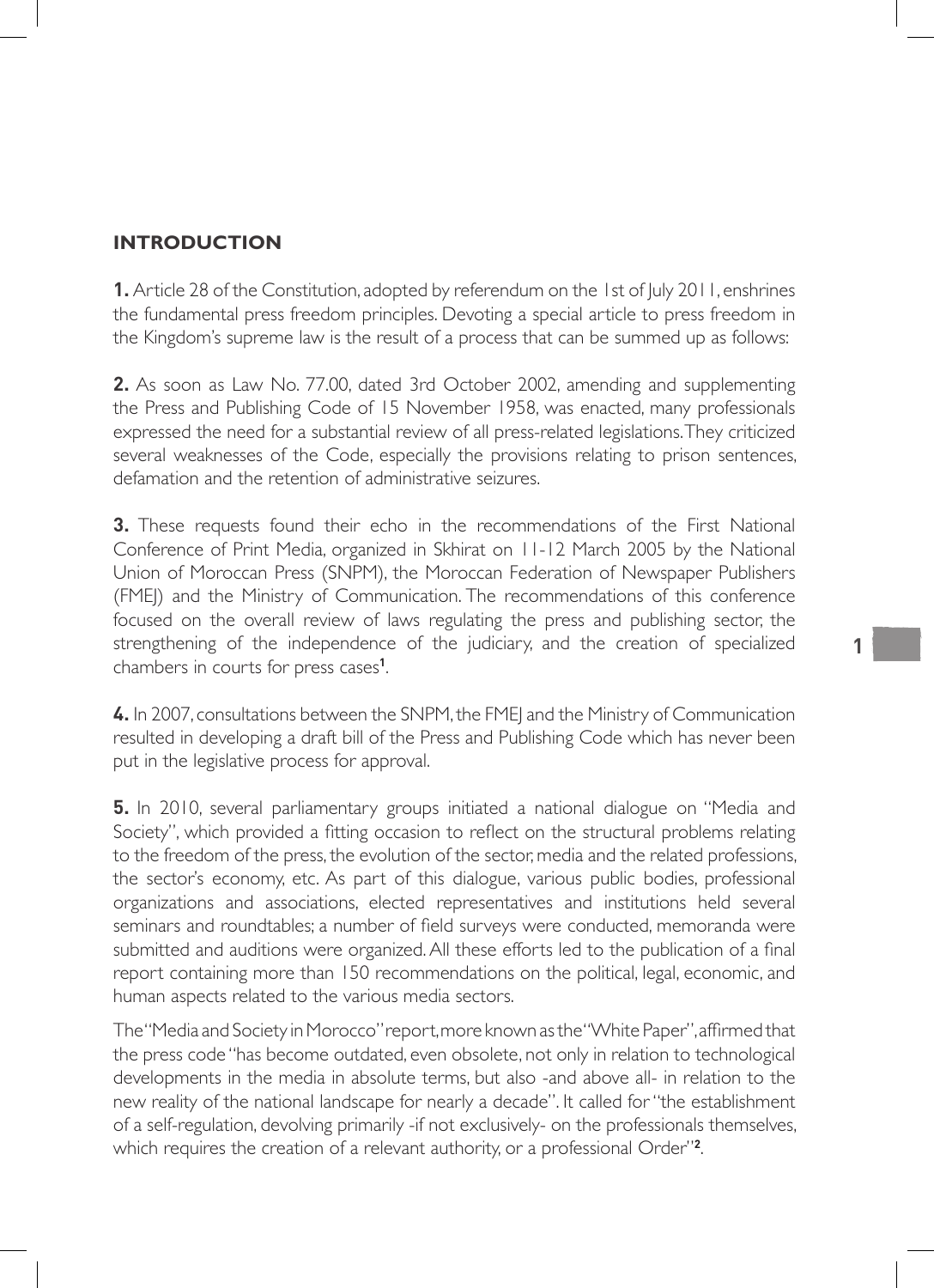This process culminated in enshrining the fundamental principles relating to freedom of the press in Article 28 of the Constitution, in particular the prohibition of any form of prior censorship and the recognition of the right of all persons to express and diffuse information, ideas and opinions freely, subject only to the limits expressly provided by law.

**6.** The current Government, under the supervision of the Ministry of Communication, has initiated a consultation process to revise the Press and Publishing Code. To this end, it established a Scientific Committee that issued about a hundred recommendations, most of which have been included in the draft bill.

**7.** The National Human Rights Council (CNDH) welcomes the initiative of Mr. Mustapha Khalfi, Minister of Communication and Government Spokesperson, to refer the draft bill of the Press and Publishing Code to the Council for opinion thereon.

## **CNDH's Opinion**

**8.** The National Human Rights Council,

Considering the Constitution, particularly the Preamble and Articles 25, 27 and 28;

Considering the Universal Declaration of Human Rights, particularly Article 19;

Considering the International Covenant on Civil and Political Rights, particularly Article 19 as commented by the Human Rights Committee in its General Comment No. 34**<sup>3</sup>** ;

Considering Human Rights Council Resolutions No. 12/16 on the freedom of opinion and expression**<sup>4</sup>** and No. 21/12 on the safety of journalists**<sup>5</sup>** ;

Considering Resolutions of the Commission on Human Rights No. 2004/42**<sup>6</sup>** , 2003/42**<sup>7</sup>** , 2002/48**<sup>8</sup>** and 2001/47**°** on the right to freedom of opinion and expression;

Considering UNESCO's Recommendation concerning Education for International Understanding, Co-operation and Peace and Education relating to Human Rights and Fundamental Freedoms, adopted on 19 November 1974, in particular paragraph 29;

Considering UNESCO's Declaration on Fundamental Principles Concerning the Contribution of the Mass Media to Strengthening Peace and International Understanding, to the Promotion of Human Rights and to Countering Racialism, Apartheid and Incitement to War, adopted on 28 November 1978, in particular paragraphs 2 and 4 of Article 2;

Considering UNESCO's Declaration of Principles on Tolerance, adopted on 16 November 1995, in particular Article 3;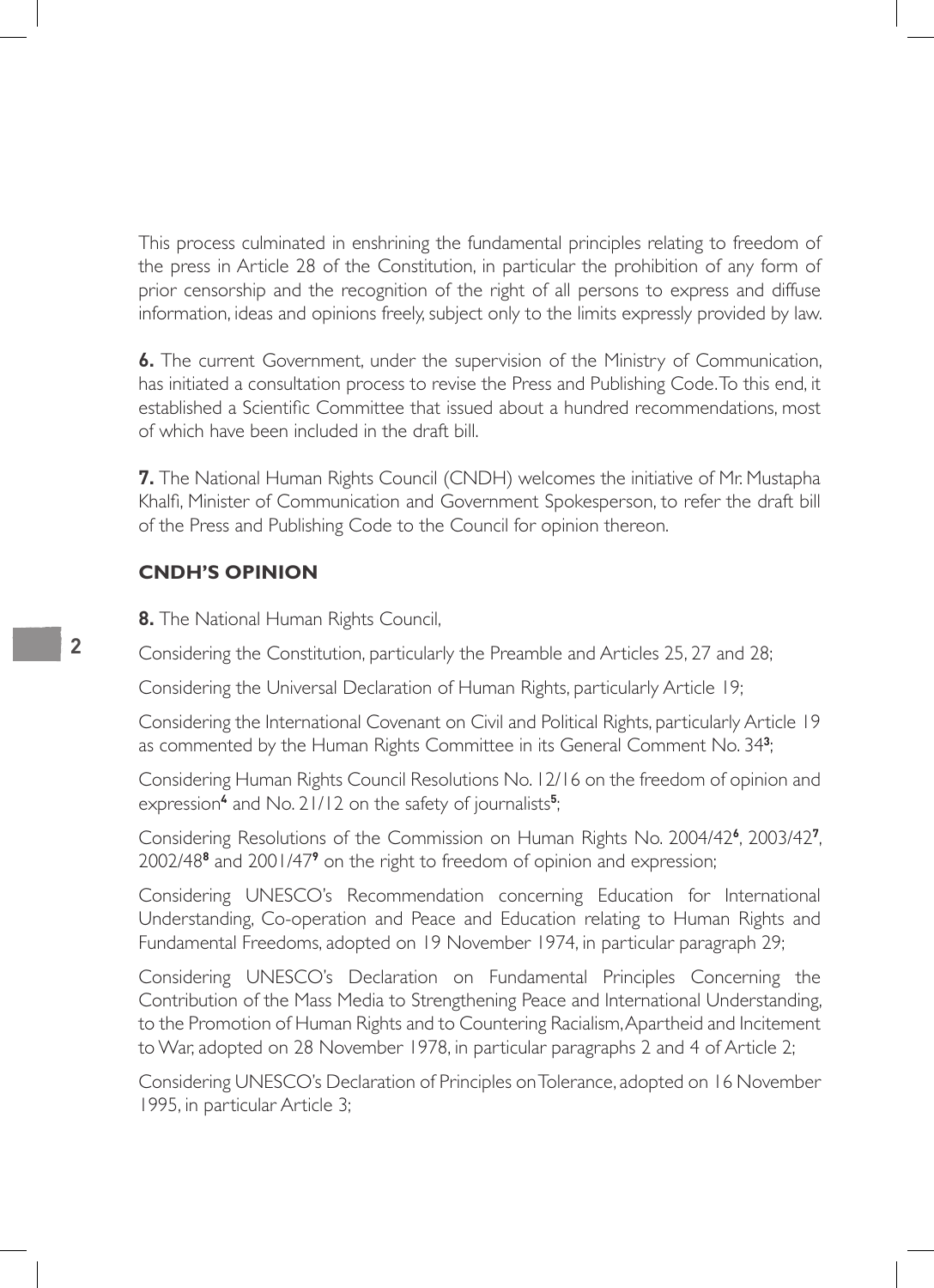Considering UNESCO's Declaration on Race and Racial Prejudice, adopted on 27 November 1978, in particular Article 5;

Considering the reports of the Special Rapporteur on the promotion and protection of the right to freedom of opinion and expression;

Considering the recommendations of the National Dialogue on "Media and Society" published in 2011;

Considering Articles 13, 16, 24 and 25 of Dahir (Royal Decree) No. 1-11-19 of 25 Rabii I 1432 A.H. (1st March 2011) establishing the National Human Rights Council;

After reviewing the draft bill of the Press and Publishing Code, in its version of 15 July 2014;

Hereby presents its opinion and recommendations on the Draft Bill of the Press and Publishing Code.

## **Recommendations concerning the General Provisions (Title I)**

The normative basis of Article 1

**9.** The CNDH recommends strengthening the provisions of Article 1 by making reference to Articles 25 and 27 of the Constitution, the penultimate paragraph of its Preamble and Article 19 of the International Covenant on Civil and Political Rights.

## **Definitions**

**10.** The CNDH notes that the definition of information provided for in paragraph 2.1 of Article 2**<sup>10</sup>** of the draft bill, particularly the terms "clear", "accurate" and "concise", may give judges broader discretion, especially when deciding press-related cases, and compromise – even indirectly- the right to inform. The Council recalls in this respect that the UN Human Rights Committee has stated in its General Comment No. 34 (paragraph 21) that "when a State party imposes restrictions on the exercise of freedom of expression, these may not put in jeopardy the right itself" underlining that "the relation between right and restriction and between norm and exception must not be reversed".

For these reasons, The CNDH recommends removing the adjectives "clear", "accurate" and "concise" from the definition of information, especially as making reference in the definition to "the recognized professional writing rules" constitutes in itself a sufficient ethics reminder.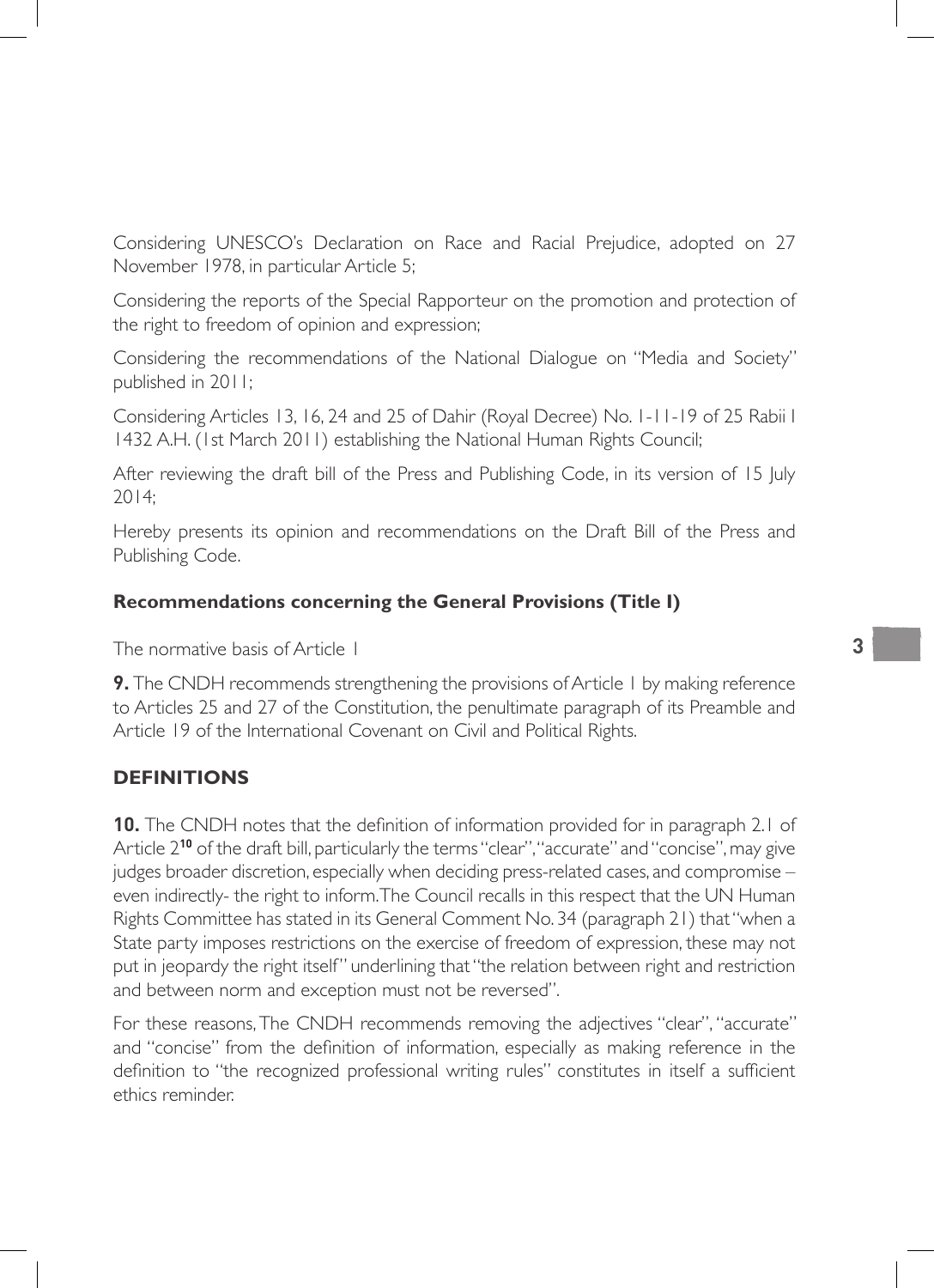### **Recommendations concerning the second section of Title I on freedom of the press and publishing**

**11.** Concerning the provisions relating to freedom of the press and publishing (Articles 3, 4 and 5)**<sup>11</sup>**, the CNDH proposes reinforcing the rights guaranteed to journalists by the Code as follows:

Incorporating journalists' rights enshrined in the Statute of Journalists in the draft bill; Reinforcing Article 3 of the draft bill through a wording that limits the freedom of the press in a way compatible with the third paragraph of Article 19 of the International Covenant on Civil and Political Rights. This wording should also include the necessity criterion as the only justification for any restrictions by law which should be decided only by the court. To implement this recommendation, the Council proposes drawing on the second paragraph of Article 10 of the European Convention for the Protection of Human Rights and Fundamental Freedoms that authorizes subjecting the exercise of the freedom of expression to "such formalities, conditions, restrictions or penalties as are prescribed by law and are necessary in a democratic society, in the interests of national security, territorial integrity or public safety, for the prevention of disorder or crime, for the protection of health or morals, for the protection of the reputation or rights of others, for preventing the disclosure of information received in confidence, or for maintaining the authority and impartiality of the judiciary".

In the same context, the CNDH recommends reviewing the expression "other press related laws" (paragraph 4 of Article 3). The term "other laws" does not actually respond to the criteria of clarity, accuracy and accessibility, indispensable for any valid restriction. Therefore, the Council recommends removing this expression or defining "these laws" in a precise manner in relation to the purpose of the Code;

Introducing an article in the General Provisions recognizing the presumption of journalists' good faith. The Council considers that the presumption of good faith under Article 96 of the draft bill is insufficient and limited in scope as it only concerns the publication of information on ongoing litigations. This proposal seeks to implement Recommendation No. 39 of the National Dialogue on Media and Society which calls for "enshrining the principle of journalists' good faith in this unique code as a fundamental principle determining the legal interpretation of any legislative provision governing the exercise of media freedom". The incorporation of the principle of journalists' good faith in the General Provisions will give this principle the status of "interpretative clause" as advocated by Recommendation No. 39 above and allow case-law to define the scope of this principle**<sup>12</sup>**;

**Enshrining the principle of the protection of journalists in the exercise of their profession.** This proposal aims to implement the recommendations of Resolution 21/12 of the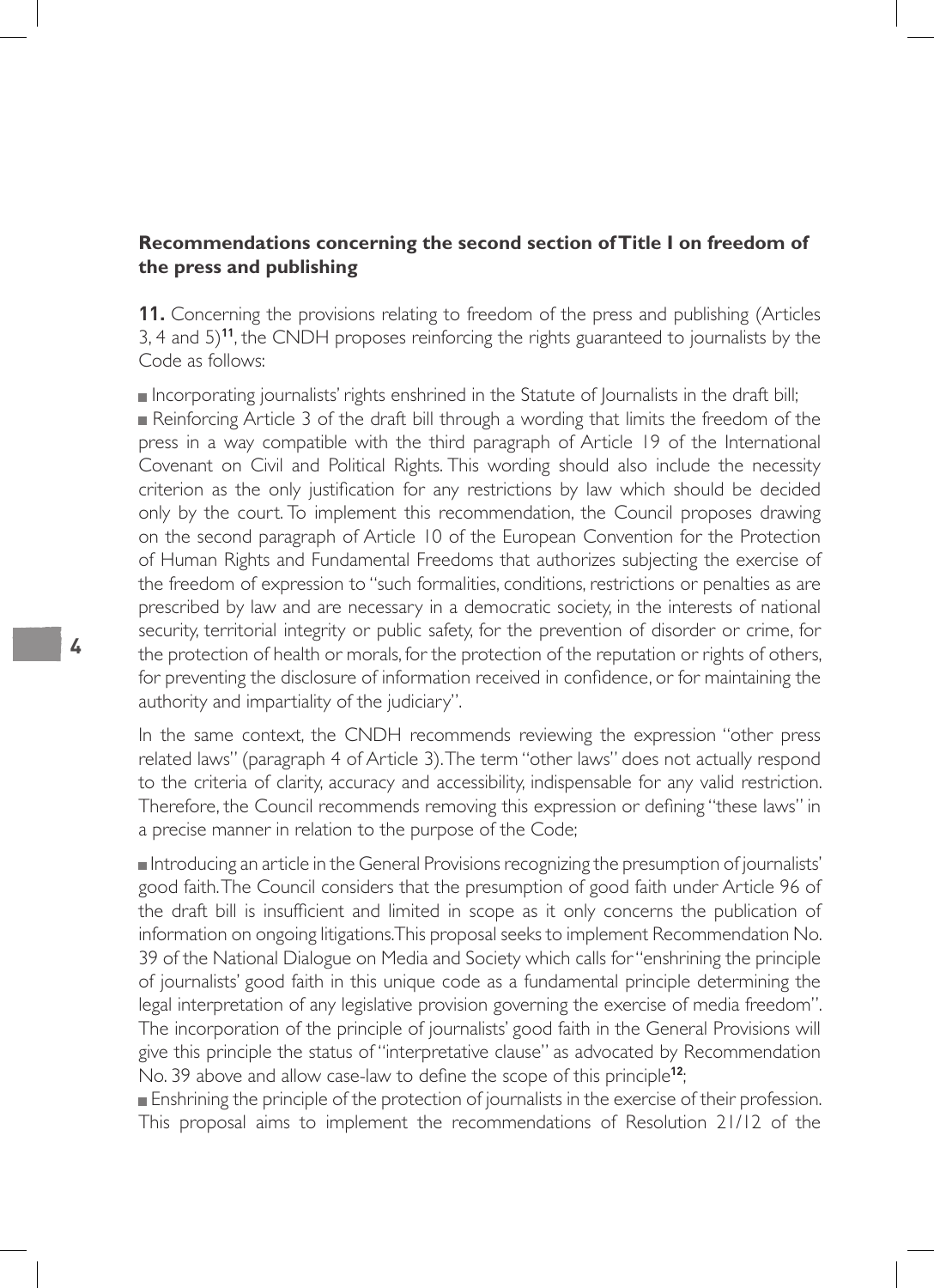Human Rights Council on the safety of journalists**<sup>13</sup>**, in particular paragraph 8 which calls upon "States to promote a safe and enabling environment for journalists to perform their work independently and without undue interference, including by means of (a) legislative measures; (b) awareness-raising in the judiciary, law enforcement officers and military personnel, as well as journalists and civil society, regarding international human rights and humanitarian law obligations and commitments relating to the safety of journalists; (c) the monitoring and reporting of attacks against journalists; (d) publicly condemning attacks; and (e) dedicating necessary resources to investigate and prosecute such attacks";

In addition, the Council stresses that enshrining the journalists safety principle will provide a legislative basis for early warning and rapid response mechanism for the protection of journalists, which the Special Rapporteur on the promotion and protection of the right to freedom of opinion and expression advocated for in his report of 11 August 2011. In the national institutional context, and given the composition proposed by the Special Rapporteur**<sup>14</sup>**, the CNDH recommends establishing this mechanism at the Prime Minister's Office. The introduction of this principle in the Press and Publishing Code will likely have a positive impact on the national case-law that will develop guidelines on the scope of that right.

The Council also recalls that the UN Action Plan for the Safety of Journalists is clear on the need to enact legislation protecting journalists, as it calls for assisting Member States "to fully implement existing international rules and principles, as well as to improve, where needed, national legislation on safeguarding journalists, media professionals and associated personnel in conflict and non-conflict situations". CNDH therefore seizes the opportunity of giving opinion on the Draft Bill of the Press and Publishing Code to recommend incorporating the safety of journalists into the draft;

Rewording the second paragraph of Article 4 of the draft bill dedicated to access to information. As it stands, the draft requires public authorities to "facilitate the access of journalists to information". In the opinion of the CNDH, this formulation should be replaced by the obligation to "guarantee the right of access to information"**<sup>15</sup>**. Considering that journalists' access to information is subject to time constraints, the Council recommends adding a provision to Article 4 under which "information must be released to journalists in a timely manner".15

**12.** Concerning the protection of journalistic sources, the CNDH recommends:

introducing a provision that refers to Article 3 of the Statute of Journalists that recognizes the right of journalists to protect their sources, except when a judge orders them to reveal their sources;

setting in a clear and explicit manner cases where the competent judicial authority may ask journalists to reveal their sources.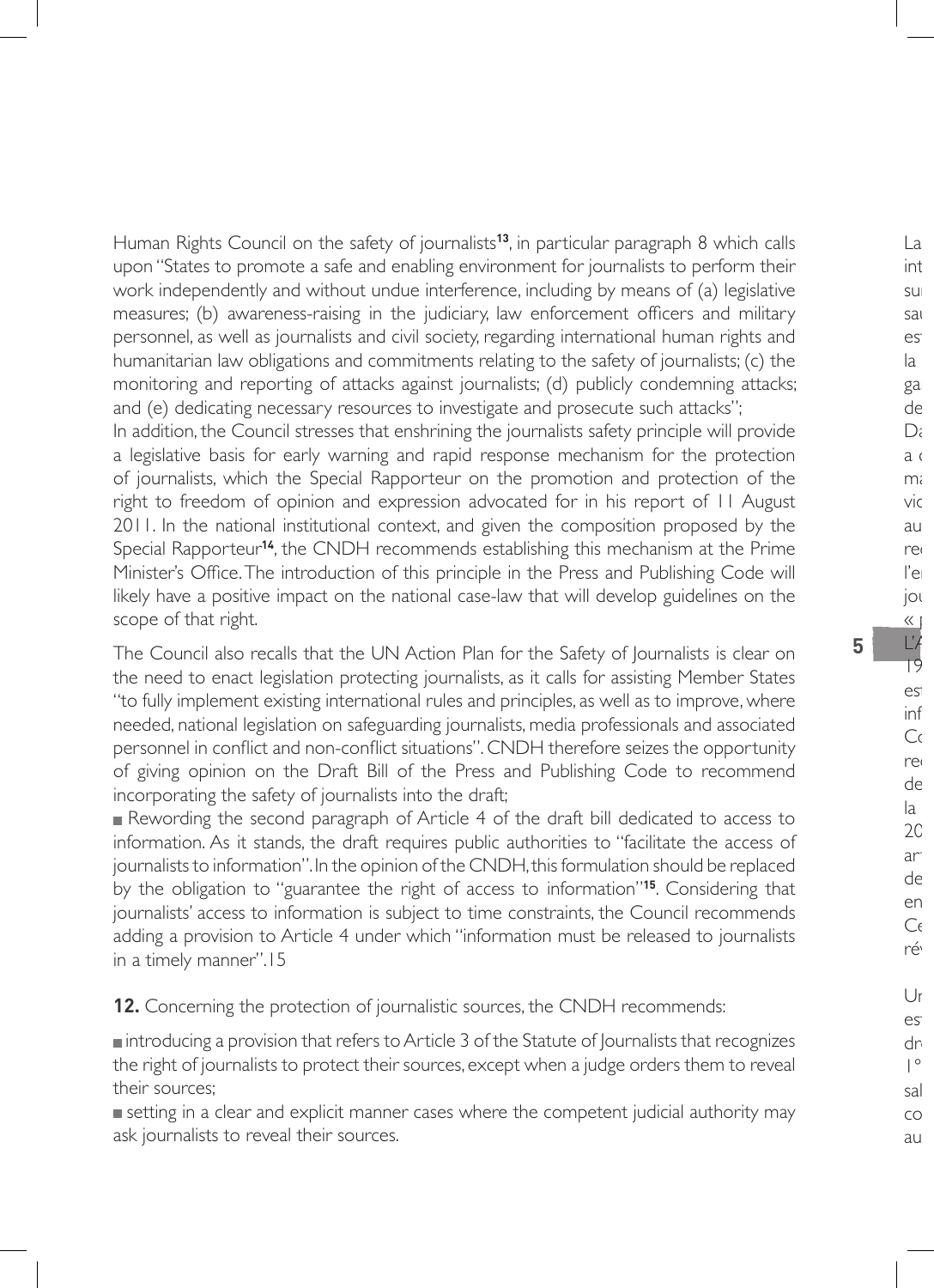By way of comparison, the Council recalls that the European Court of Human Rights (ECHR) case-law has established guidelines for the protection of journalistic sources from which the national legislator may draw inspiration to define the legal rules governing this important aspect of freedom of the press.

In its judgment of 27 March 1996 in the case of Goodwin v. the United Kingdom**<sup>16</sup>**, the ECHR found that the "protection of journalistic sources is one of the basic conditions for press freedom (…). Without such protection, sources may be deterred from assisting the press in informing the public on matters of public interest (…). Having regard to the importance of the protection of journalistic sources for press freedom in a democratic society and the potentially chilling effect an order of source disclosure has on the exercise of that freedom, such a measure cannot be compatible with Article 10 (art. 10) of the Convention unless it is justified by an overriding requirement in the public interest".

In the ECHR judgment in the case of Voskuil v. the Netherlands of 22 November 2007, the Court assessed the interests at stake in the protection of journalistic sources before ruling on the possible violation of Article 10 of the European Convention for the Protection of Human Rights and Fundamental Freedoms. Indeed, the Court considered in particular that the interest of the respondent Government to know the identity of the applicant's source was not sufficient to outweigh the applicant's interest in not disclosing his source. Therefore, the Court found a violation of Article 10 of the Convention.

In the case of Sanoma Uitgevers B.V. v. the Netherlands of 14 September 2010, the ECHR held that the absence of an independent assessment of the interest in protecting journalistic sources constituted a basis for concluding a violation of Article 10 of the Convention. The Court found in particular that "there was no procedure attended by adequate legal safeguards for the applicant company in order to enable an independent assessment as to whether the interest of the criminal investigation overrode the public interest in the protection of journalistic sources. There has accordingly been a violation of Article 10 of the Convention in that the interference complained of was not "prescribed by law"".

In its Recommendation 1950 (2011)**<sup>17</sup>**, the Parliamentary Assembly of the Council of Europe stated that "the right of journalists not to disclose their sources of information is a professional privilege, intended to encourage sources to provide journalists with important information which they would not give without a commitment to confidentiality".

The right to protect sources is enshrined in the legislation of several countries and sometimes it can be restricted under international law and national laws. The disclosure of journalistic sources is only possible if the public interest outweighs the interest in the non-disclosure and there is an overriding requirement of the need for disclosure. For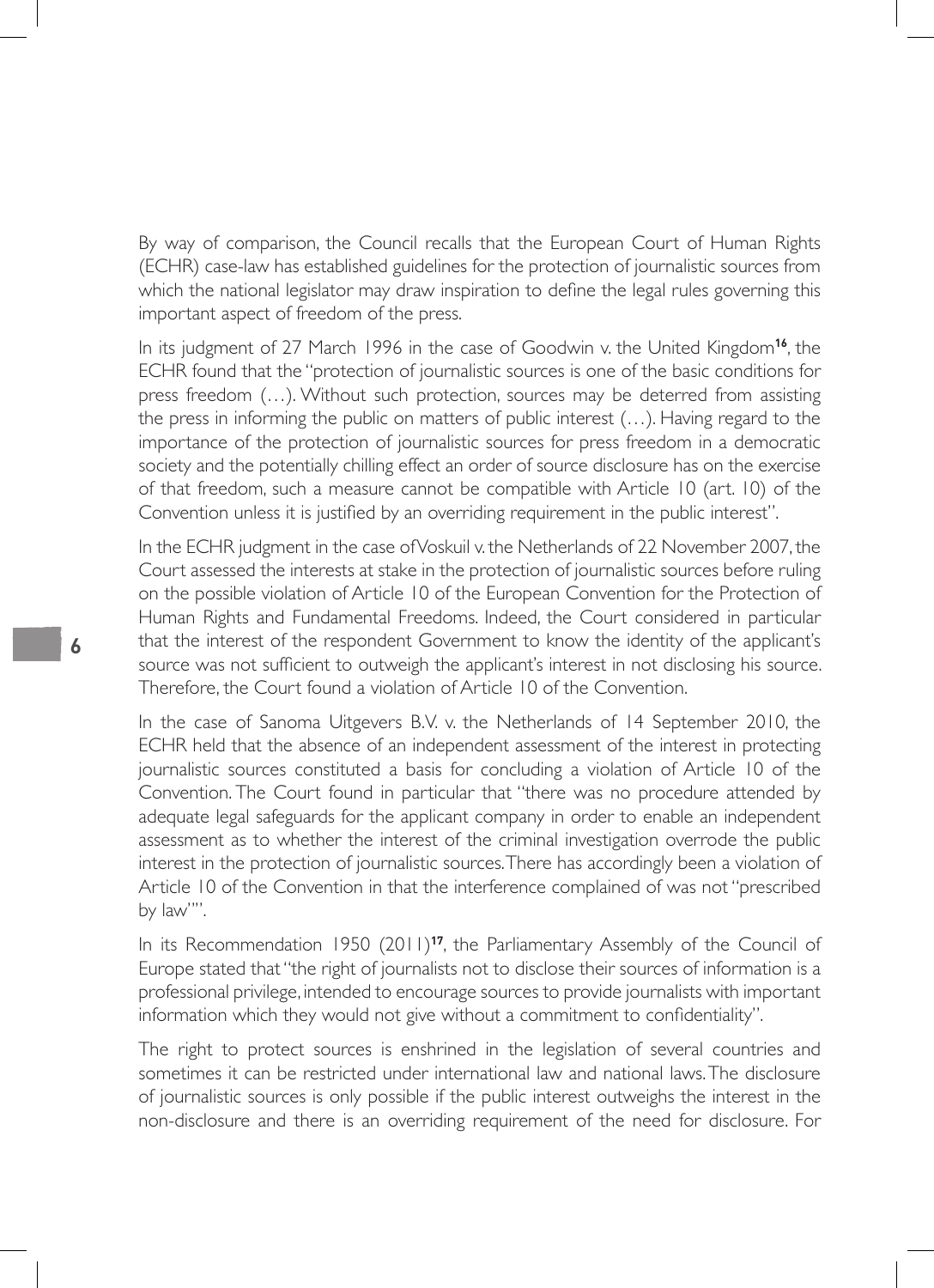example, French Law No. 2010-1 of 4 January 2010 on the Protection of Journalistic Sources provides in its first Article that "the confidentiality of sources shall not be violated, whether directly or indirectly, except when an overriding public interest justifies it and the measures envisaged are strictly proportionate to the legitimate objective sought. This infringement cannot, under any circumstances, consist of an obligation on the journalist to reveal his sources"**<sup>18</sup>**.

One of the most advanced legislations in the protection of journalistic sources is the Belgian Law of 7 April 2005. Article 2 thereof defines the persons in respect of whom this protection is guaranteed as follows:

1. Journalists, or any person who, as part of an independent or salaried work, and any legal person who contributes regularly and directly to the gathering, writing, production or dissemination of information to the public by means of media;

2. Editorial staff, or any person who in the exercise of his functions has knowledge of information that can lead to identify a source through the gathering, editorial processing, production or dissemination of this information.

Under Article 3 of this Law, the persons specified in Article 2 cannot be compelled to reveal their information sources or to communicate data, recordings or documents that may reveal the identity of their sources, the nature or origin of the information, the identity of an author of a text or audiovisual production, or the content of information and documents themselves, if that may lead to identify the source.

**7**

One feature of the Belgian law on the protection of sources is that it defines in a clear, precise and explicit manner a few exceptions to this right. As such, Article 4 provides that persons enjoying the right to source protection can be required to disclose their sources only at the request of a judge, if the disclosure is likely to prevent the perpetration of crimes that constitute a serious threat to the physical integrity of one or more persons. Such a request is only legitimate if two cumulative conditions are met: the requested information is of crucial importance for the prevention of these crimes, and the requested information cannot be obtained in another way.

**13.** Regarding the conscience clause, the CNDH recommends transferring the related provisions included in the draft Statute of Journalists**<sup>19</sup>** to Section 2 of Title I (general provisions on freedom of the press and publishing).

## **Journalistic enterprises**

**14.** Article 9 of the draft bill requires every natural or legal person holding more than 30% of the capital of or voting rights in a media organization to declare it to the governmental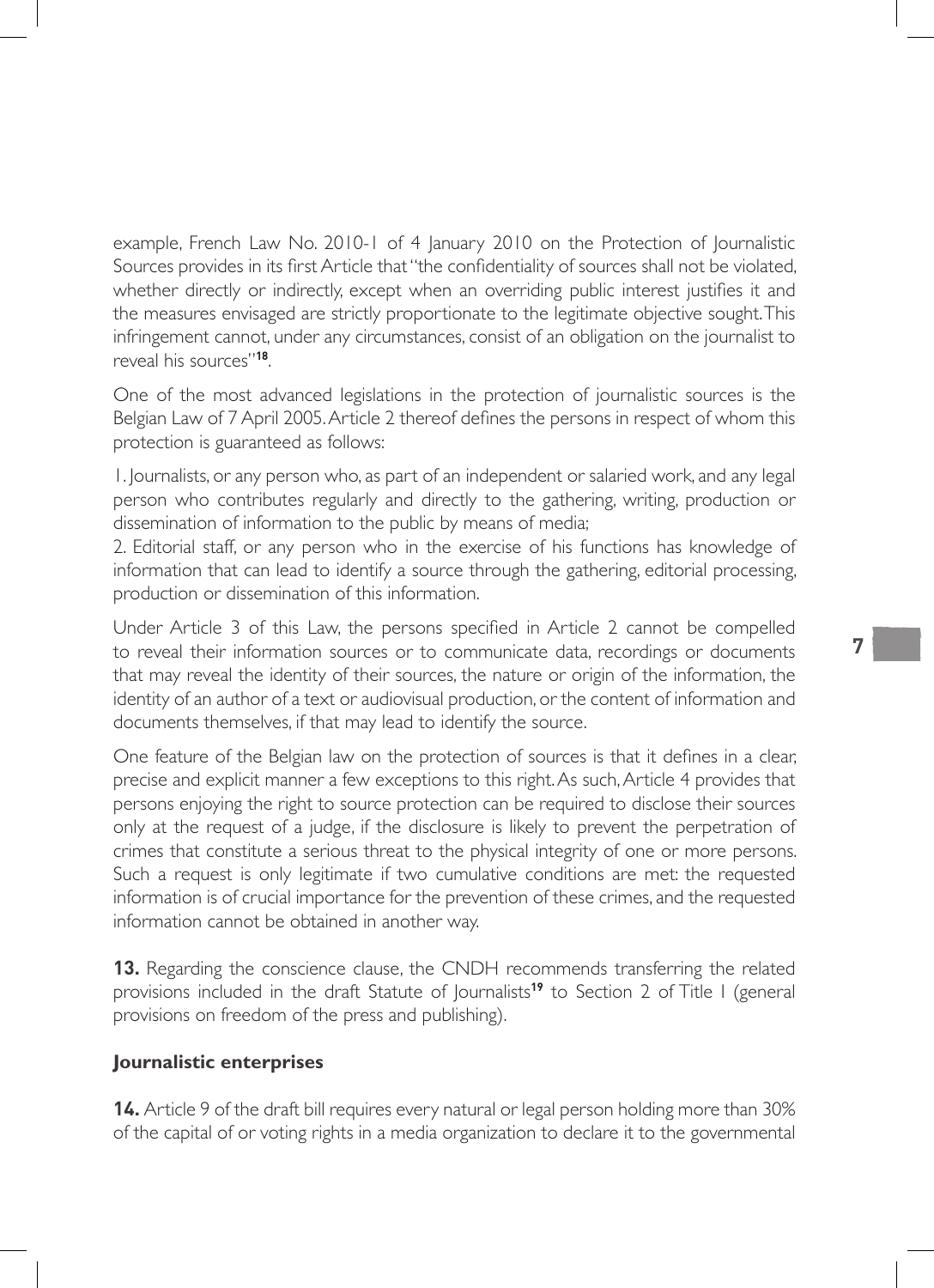authority in charge of communication and the National Press Council. The same article provides that each media company holding more than 10% of the capital of or voting rights in another media company must declare it to the same authorities. Non-compliance with these provisions is punishable with a fine of 15,000-30,000 Dirhams (MAD). While understanding the concern to prevent by law the abuse of dominance and monopoly, in accordance with Article 36 of the Constitution, the CNDH believes that it is the Competition Council, not the Ministry of Communication (the executive branch) that ought to look into —and punish if necessary— practices contrary to the principles of free and fair competition in business and the operations of economic concentration, pursuant to Articles 2, 3 and 4 of Law No. 20-13 establishing the Competition Council.

**15.** In order to enable the judiciary, not the executive, to ensure and guarantee freedom of the press, the CNDH proposes amending Article 19 of the draft bill by awarding the public prosecutor of the court of first instance (receiver of the declaration provided in Article 21), instead of the government authority in charge of communication, competence to ensure the process of appointing the deputy editor.

#### **Publishing management**

**16.** Article 14 of the draft bill provides that the publishing manager should not have incurred a final conviction depriving him of his civil rights, or a conviction for breach of decency, financial corruption, fraud or blackmail. The CNDH recommends excluding from this condition the persons who have benefited from judicial rehabilitation. If this recommendation is taken into account, the deputy publishing manager should benefit from the same exception under Article 18 of the draft bill.

## **Registration (Title III)**

**17.** CNDH recommendations relating to the registration procedure aim to reinforce the declarative and liberal logic that has characterized the national law of civil liberties since 1958. These recommendations start from the premise that gives the judiciary the power to regulate and guarantee press freedoms under Articles 28 and 117 of the Constitution.

**18.** Accordingly, the Council proposes that Article 21 of the draft bill should be reworded to reduce the supporting registration documents. To this end, it recommends replacing the birth certificates, criminal records and copies of the academic diplomas and certificates of the publishing manager, the deputy publishing manager and the editors with a copy of the national identity card for nationals and of the residence permit for foreigners.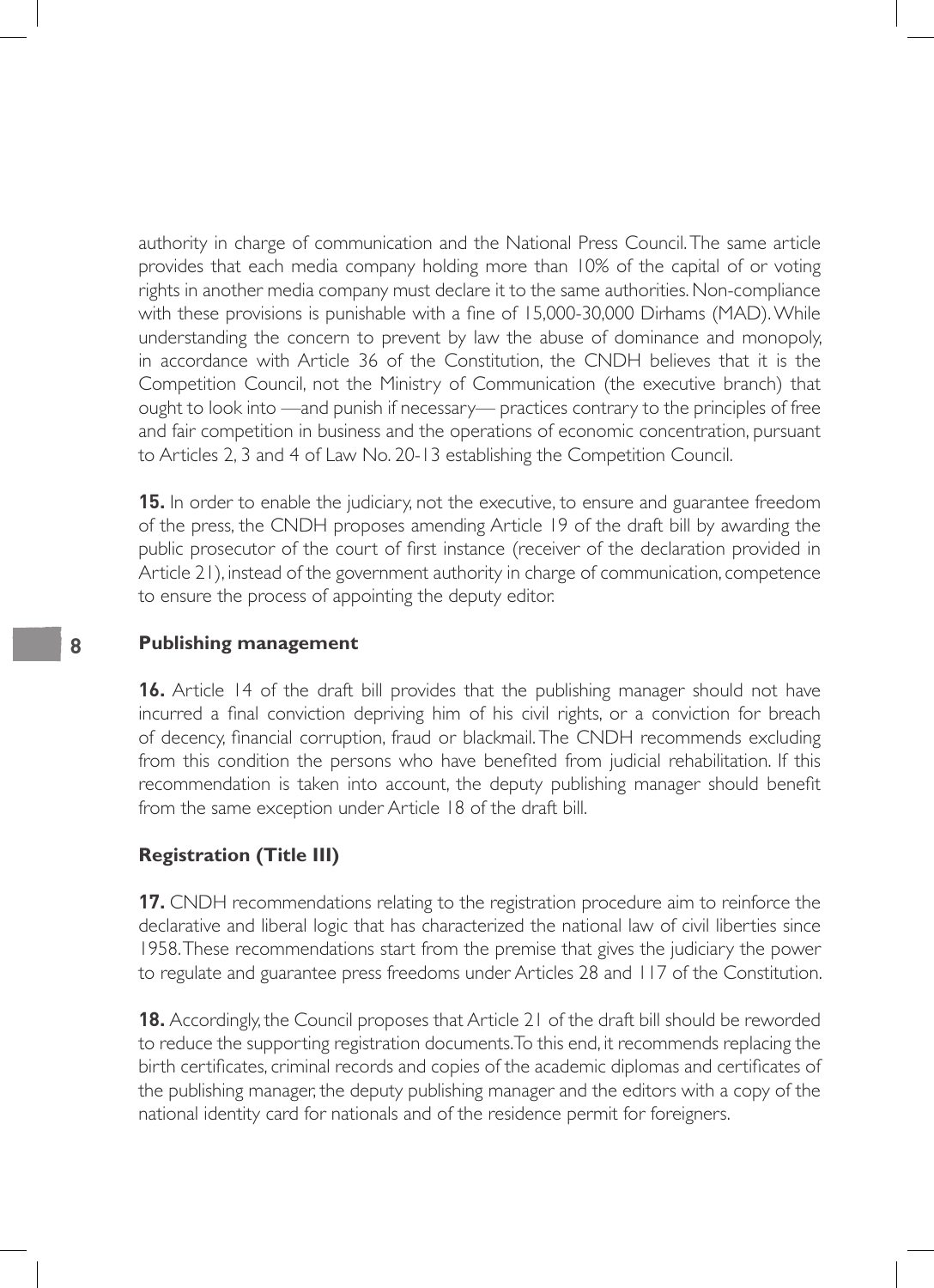**19.** In this regard, the CNDH recalls the joint declaration adopted in 2003 by the United Nations Special Rapporteur on Freedom of Opinion and Expression, the Representative of the Organization for Security and Co-operation in Europe (OSCE) on Freedom of the Media and the Special Rapporteur of the Organization of American States (OAS) on Freedom of Expression, which states that "imposing special registration requirements on the print media is unnecessary and may be abused and should be avoided. Registration systems which allow for discretion to refuse registration, which impose substantive conditions on the print media or which are overseen by bodies which are not independent of government are particularly problematical".

**20.** The analysis of recent developments in the registration procedure of newspapers shows a clear trend towards the repeal of this procedure. In France for example, Law No. 2012-387 of 22 March 2012 (on simplifying the law and reducing administrative procedures) has amended in a liberal sense two articles of the Law of 29 July 1881 on freedom of the press: Article 7 (which specified the terms of registration) and Article 5 which now provides that "any newspaper or periodical may be published without prior declaration or authorization or payment of any security deposit"**<sup>20</sup>**.

## **Legal deposit (Title IV)**

**21.** The Council recommends the legislator to draw on UNESCO's Guidelines for Legal Deposit Legislation**<sup>21</sup>**. According to these principles, "The preservation of the national cultural and intellectual heritage is a clear matter of public interest and is a state responsibility. It is absolutely necessary that the "collective memory" be identified, described in the national bibliography and preserved. A legal deposit is an essential element of any program aiming at such an objective" **<sup>22</sup>**.

**22.** Considering that the purpose of the legal deposit is essentially contributing to preserving historical memory, and for the sake of simplification, the Council proposes reducing the number of entities with which copies of published periodicals are deposited. This recommendation may be implemented through the amendment of Article 27 of the draft bill, particularly by removing the deposit with the government authority responsible for communication, for obvious reasons relating to the guarantee of freedom of the press.

## **Foreign publications (Title V)**

**23.** Article 31 of the draft bill requires prior permission of the Head of Government for the publication of a foreign periodical in Morocco; Article 48 establishes prior authorization from the competent governmental authority before printing a foreign periodical; and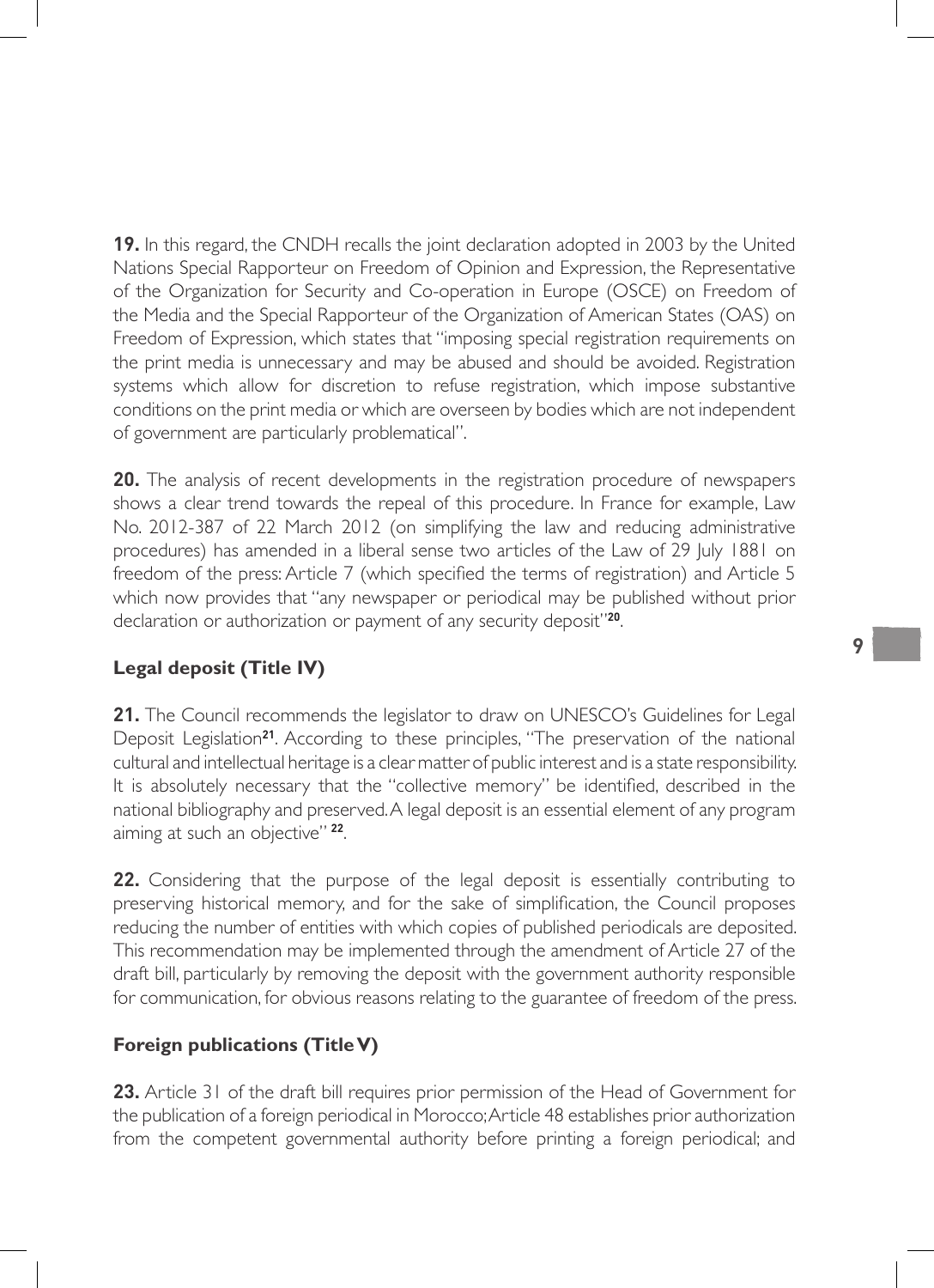Article 55 provides for the prior approval of the relevant government authority before distributing foreign periodicals. These three articles not only discriminatory for foreign press, but they also establish authorization logic that is incompatible with the declarative logic that characterizes the exercise of press freedom in our national legal system.

The CNDH points out that the Human Rights Committee has stated in the 26th paragraph of its General Comment No. 34 that "laws restricting the rights enumerated in article 19, paragraph 2 [of the International Covenant on Civil and Political Rights], … must not only comply with the strict requirements of article 19, paragraph 3 of the Covenant but must also themselves be compatible with the provisions, aims and objectives of the Covenant. [Therefore] Laws must not violate the non-discrimination provisions of the Covenant".

The Council also recommends taking into account the Commission on Human Rights' Resolution 2004/42 on the right to freedom of opinion and expression**<sup>23</sup>**, which in paragraph  $4(g)$  calls upon all States to "promote a pluralistic approach to information through encouraging a diversity of ownership of media and of sources of information, including mass media", noting that the diversity advocated in the resolution must be interpreted as widely as possible.

**24.** In the national context, recommendation No. 57 of the national dialogue "Media and Society" calls for "clear and consistent guarantees and remedies for the foreign press accredited in Morocco or distributed/broadcast in Morocco" to be included in the new Press Code.

Based on these considerations, the CNDH recommends aligning the registration, printing and distribution procedure of the foreign press on the one regulating the national press. This alignment will ensure clear and consistent remedies for this press, as recommended by "Media and Society" the national dialogue.

## **Electronic media**

**10**

**25.** Article 35 provides that electronic newspapers that choose ".ma" as a web domain are eligible to receive public incentives. The National Human Rights Council concluded that the wording of this paragraph can be easily interpreted in such a way that electronic newspapers that have not opted for this web domain may not be eligible for these public incentives. In order to avoid any discriminatory effects with respect to electronic newspapers, the Council accordingly recommends that these incentives be granted on the basis of other criteria that guarantee both the independence and the development of these media outlets.

**26.** Under article 36, electronic media authorized to publish in accordance with the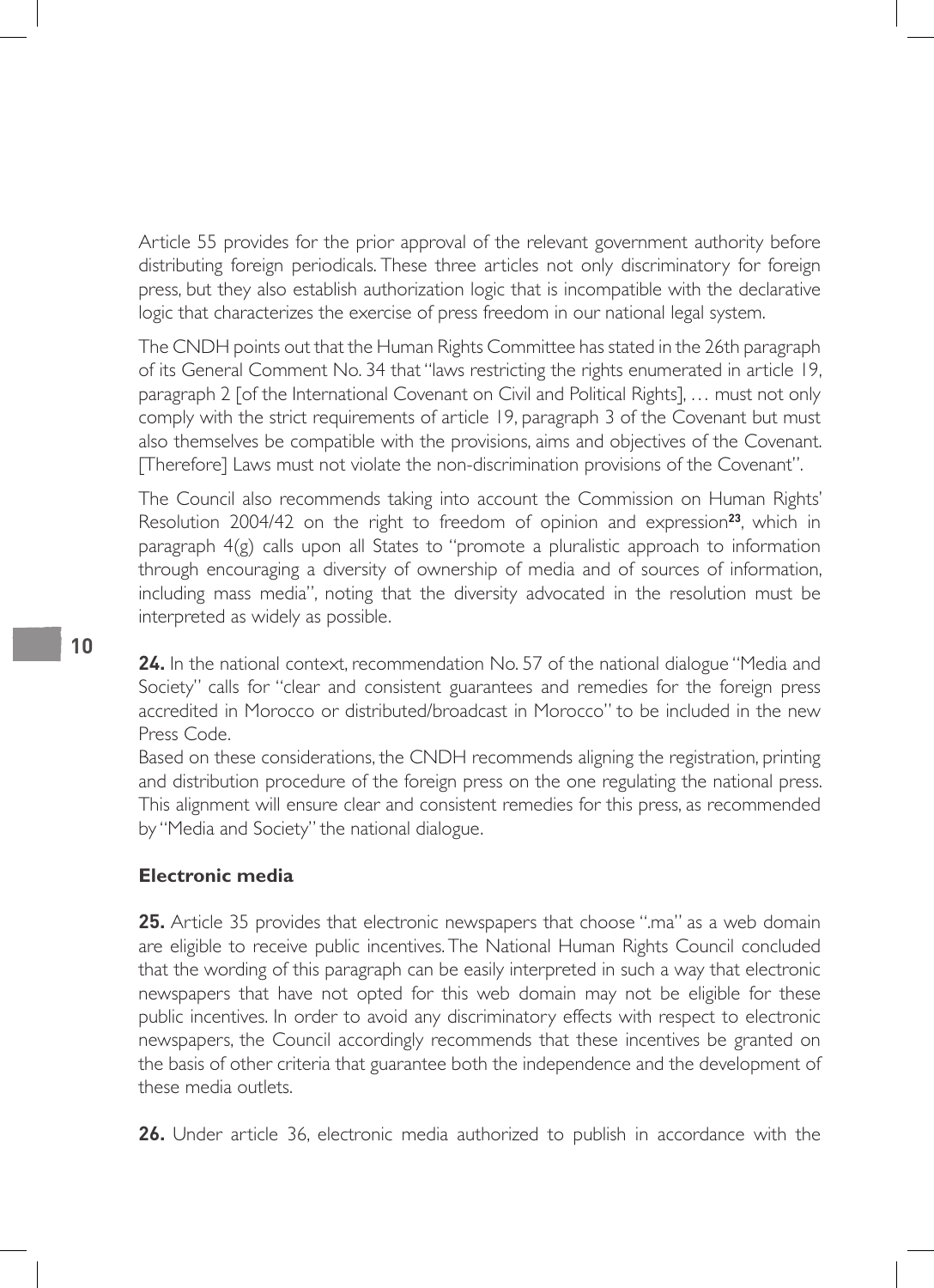provisions of Article 21 shall have the right to make films and reportages. The Moroccan Cinematographic Centre (CCM) shall then deliver a filming permit valid for one year to these outlets. The Council recommends checking the opportunities of this provision, particularly regarding the period of the permit validity.

For example, the Constitutional Council in France considered in its Decision No. 2001- 450 DC of 11 July 2001 (on the various social, educational and cultural provisions Act) and Decision No. 2007-550 DC of 27 February 2007 (on the modernization of audiovisual broadcasting and the television of the future Act) that the freedom of the legislator shall be more limited and therefore the (proportionality) control of the constitutional court shall be more thorough when freedom of expression and communication are threatened. The CNDH recommends to the Moroccan legislator adapting the same approach, thus assessing the various interests involved, taking into account the constitutional provisions related to the protection of freedoms and public interests that are guaranteed or not guaranteed by a legislative measure**<sup>24</sup>**. For more clarity and legal certainty, the Council proposes mentioning in the same article (Article 36) the law under which filming without permission shall be sanctioned.

**27.** The CNDH also took note of the outcome of the (Moroccan) National Control Commission for the Protection of Personal Data's first websites monitoring campaign, released on 19 September 2014. This campaign shed light on a number of irregularities relating to non-compliance with Law No. 09-08 on the protection of individuals' personal data.

The study found that 50% of the monitored websites did not display any signs or phrases related to personal data protection. In 80% of cases, the websites did not ask for the internet users' consent. The obligation to inform these persons when collecting their personal data in compliance with the law was respected only in 1% of the monitored cases. The right of internet users to access, to rectify and to object to the disclosure of their personal data was not guaranteed in 95% of the monitored websites**<sup>25</sup>**.

The CNDH considers that there is an opportunity to add between Articles 45 and 46 of the draft bill a provision to explicitly impose on electronic media the duty to respect the provisions of Law No. 09-08 and National Control Commission for the Protection of Personal Data's Guidelines, designed to help websites comply with this law (No. 09-08)**<sup>26</sup>**.

## **Printing and distribution**

**28.** The CNDH recommends removing the prior authorization of the "competent governmental authority", referred to in Article 48 of the draft bill, which the printer must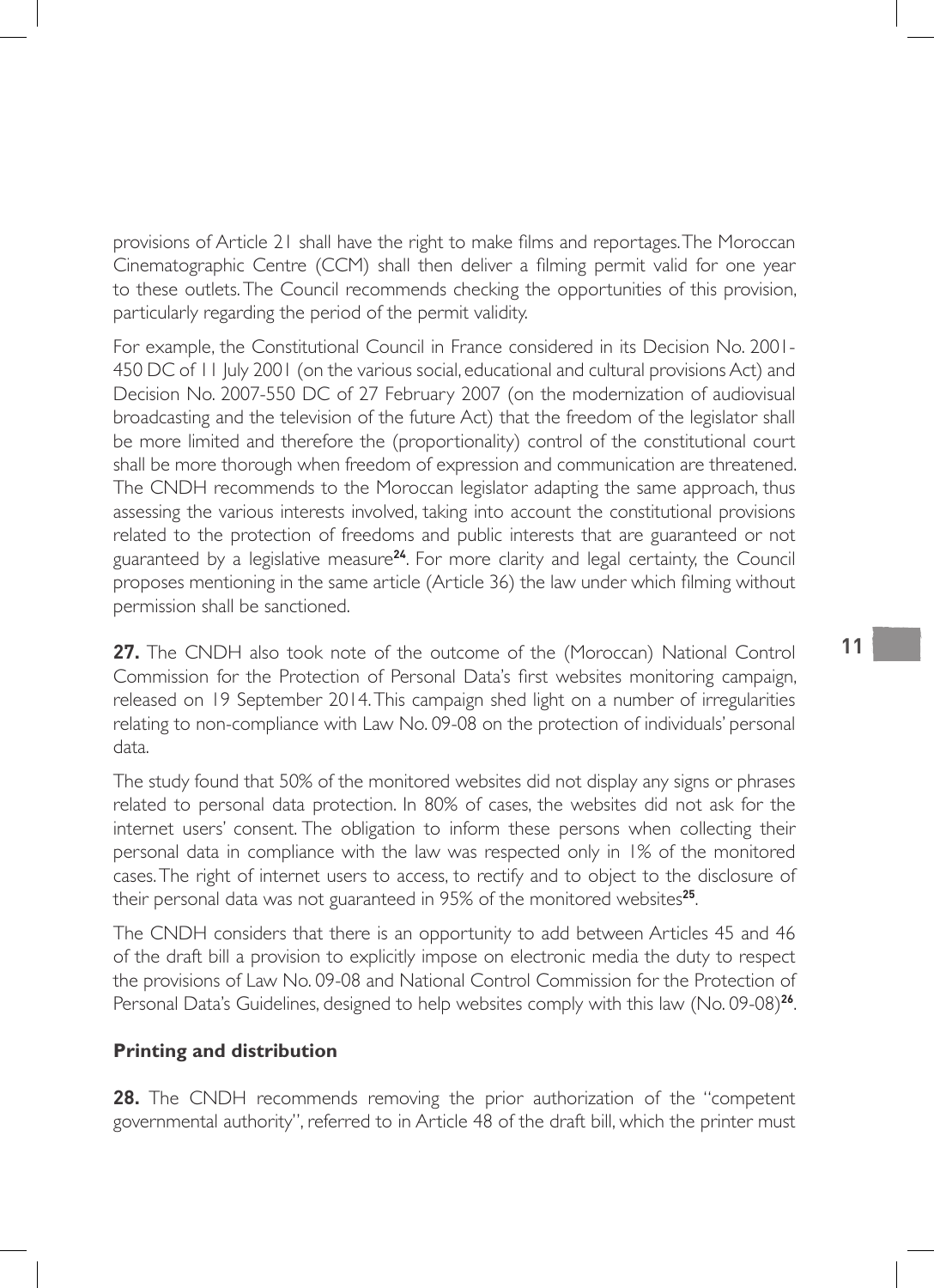have before printing a foreign periodical publication; the prior statement is sufficient, in the Council's opinion.

**29.** The Council proposes rewording and clarifying the scope of Article 50 of the draft bill, by replacing the vague phrase-wording for the responsibility of the printer by a clause under which the printer cannot be prosecuted if the author is known and resident in Morocco. This recommendation aims at implementing the provisions of Article 28 of the Constitution which stipulates that freedom of the press cannot be limited by any form of prior censorship.

**30.** The same must be applied to Article 58 on the distributors' responsibilities.

## **Advertisement**

**31.** The CNDH recommends that people with disabilities should be included in the list of persons protected against advertisement by virtue of Article 70. The Council further proposes prohibiting the illegal use and sale of personal data for advertising purposes in the same article.

## **Offenses and penalties (Part III of the draft bill)**

Introduction: Conditions for the validity of a restriction on freedom of expression in international law

**32.** Since freedom of expression is guaranteed by Article 28 of the Constitution and governed by law, the Council will highlight, hereinafter, the general conditions for the validity of a restriction on freedom of expression, before presenting its detailed recommendations. Under the third paragraph of Article 19 of the International Covenant on Civil and Political Rights, the exercise of freedom of expression carries with it special duties and responsibilities. It may therefore be subject to certain restrictions, but these shall only be such as are provided by law and are necessary for respect of the rights or reputation of others and the protection of national security or of public order, or of public health or morals.

Article 20 of the Covenant urges States to prohibit by law any propaganda for war and any advocacy of national, racial or religious hatred that constitutes incitement to discrimination, hostility or violence.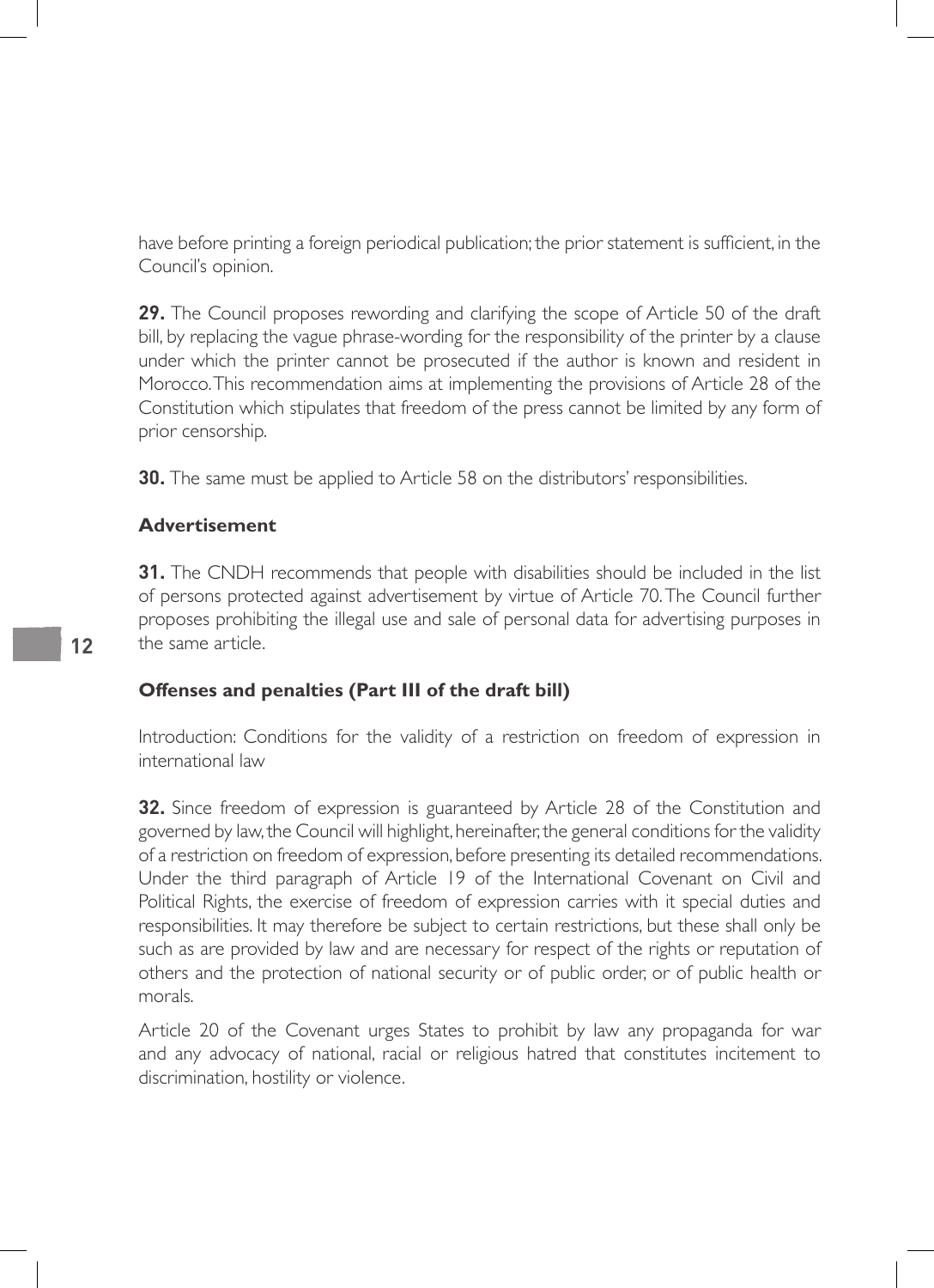**33.** Based on these two articles, the CNDH believes that the entire draft bill must take into account the following limitation principles**<sup>27</sup>**:

Any restriction must be prescribed by law, be clear, precise and accessible to all; in order for the individuals directly concerned by the code to be aware of the consequences of their actions. When laws do not meet this criteria, they can be easily disobeyed, and may give law enforcement officers discretion which may lead to arbitrariness;

The law must serve one of the objectives set out in the third paragraph of Article 19 of the International Covenant on Civil and Political Rights (principle of legitimacy);

The law must demonstrate that the restrictive measure is necessary and proportionate for the stated purpose (principles of necessity and proportionality).

**34.** Regarding press offenses, it is necessary to highlight the main elements upon which the National Human Rights Council based its proposals and recommendations.

In this respect, the Council underlines the fact that Resolution 12/16 of the United Nations Human Rights Council on freedom of opinion and expression**<sup>28</sup>** in its 5th paragraph calls upon all States to "(n) review their procedures, practices and legislation, as necessary, with a view to ensure the full and effective implementation of all their obligations under international human rights law, including to ensure that any limitations on the right to freedom of opinion and expression are only such as are provided by law and are necessary for the respect of the rights and reputations of others, or for the protection of national security or of public order or of public health or morals."

In the same resolution (sixth paragraph), the UN Human Rights Council stresses that "condemning and addressing, in accordance with their obligations under international human rights law, including those regarding equal protection of the law, any advocacy of national, racial or religious hatred that constitutes incitement to discrimination, hostility or violence is an important safeguard to ensure the enjoyment of human rights and fundamental freedoms of all".

**35.** In his report published on 7 Sept. 2012**<sup>29</sup>**, the Special Rapporteur on the promotion and protection of the right to freedom of opinion and expression urged States to "conduct constitutional and legal reviews to ensure that domestic law on hate speech complies with the three-part test stipulated in article 19 (3) of the International Covenant on Civil and Political Rights, namely that: the restriction must be provided by law, which is clear and accessible to everyone; it must be proven as necessary and legitimate to protect the rights or reputation of others; national security or public order, public health or morals; and it must be proven as the least restrictive and proportionate means to achieve the purported aim. Any breach of those principles should be subject to review by an independent court or tribunal".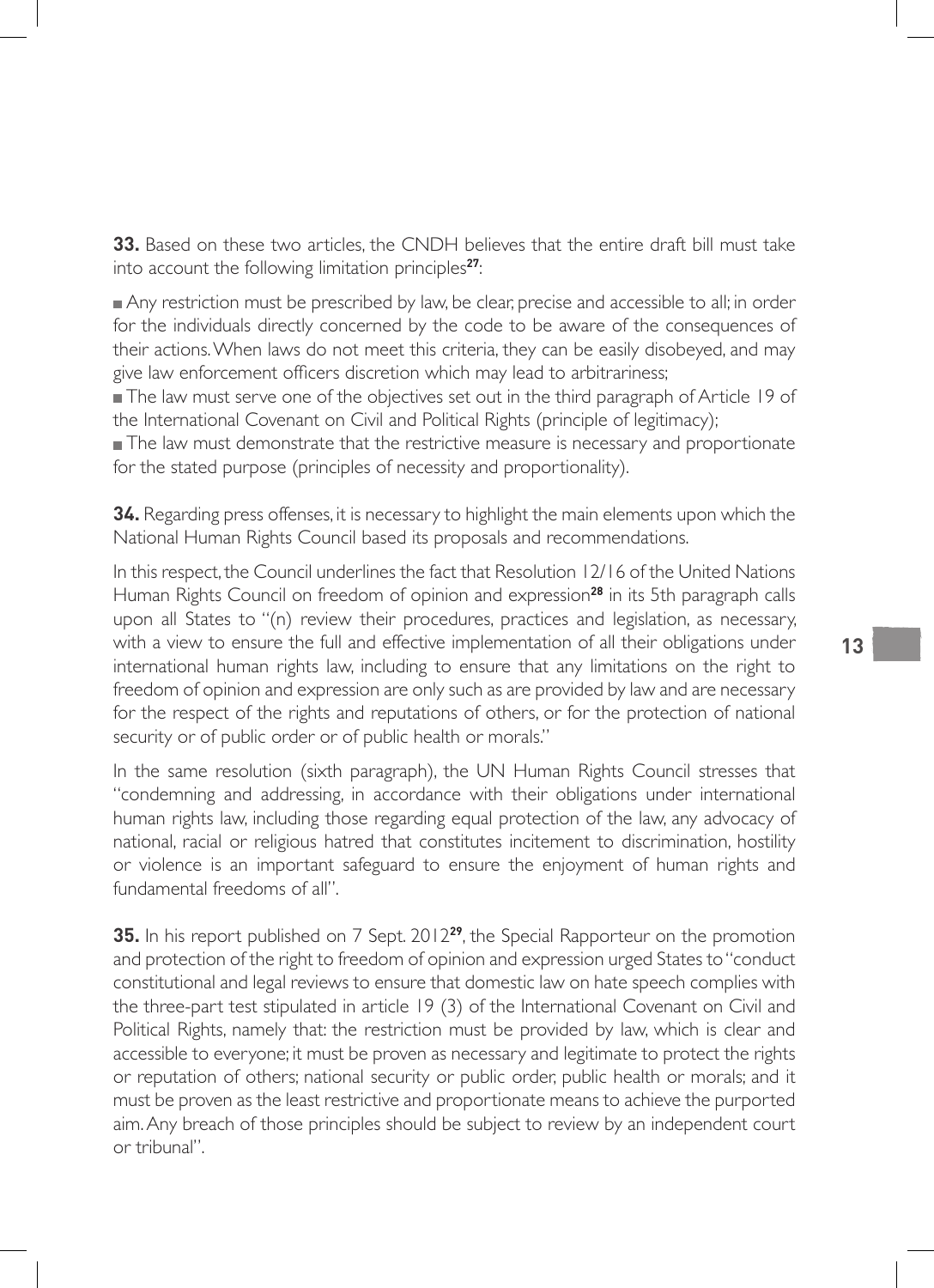**36.** With regard to the dissemination of hate speech online, "States should request the removal of content only through a court order and intermediaries should never be held liable for content of which they are not the authors".

The Special Rapporteur also calls upon media professionals "to abide by high ethical and professional standards of journalism to fulfil their role of informing society with accurate facts. He therefore encourages media professionals and media outlets to adopt and adhere to voluntary codes of ethics and professionalism and to establish self-regulatory bodies".

**37.** The CNDH also underlines the principle of proportionality firmly rooted in international core instruments concerning press offenses. Indeed, the 19th paragraph of the Human Rights Commission's Resolution No. 2002/48**<sup>30</sup>** appeals to all States "to create and permit an enabling environment in which training and professional development of the media can be organized in order to promote and protect the right to freedom of opinion and expression and can be carried out without threat of legal, criminal or administrative sanction by the State, and to refrain from the use of imprisonment or the imposition of fines for offences relating to the media which are disproportionate to the gravity of the offence and which violate international human rights law".

The Special Rapporteur on the promotion and protection of the right to freedom of opinion and expression provides guidance in his report**<sup>31</sup>** published 10 August 2011 on what to prohibit in the criminal code and on the restrictions criteria that this law must comply with.

The Special Rapporteur indicated in the recommendations section in his report that "States are obliged to guarantee a free flow of ideas and information and the right to seek and receive as well as to impart information and ideas over the Internet. States are also required under international law to prohibit under its criminal law the following types of content: (a) child pornography; (b) direct and public incitement to commit genocide; (c) advocacy of national, racial or religious hatred that constitutes incitement to discrimination, hostility or violence; and (d) incitement to terrorism". However, the Special Rapporteur reminded all States that "any such laws must also comply with the three criteria of restrictions to the right to freedom of expression, namely: prescription by unambiguous law; pursuance of a legitimate purpose; and respect for the principles of necessity and proportionality". These guidelines are applicable to all press types.

**38.** It should also be noted that the status of journalist as "potential whistle-blower" must be considered in any litigation concerning press offenses. The Special Rapporteur on the promotion and protection of the right to freedom of opinion and expression noted in his report published on 4 September 2013**32** that "journalists, other media personnel and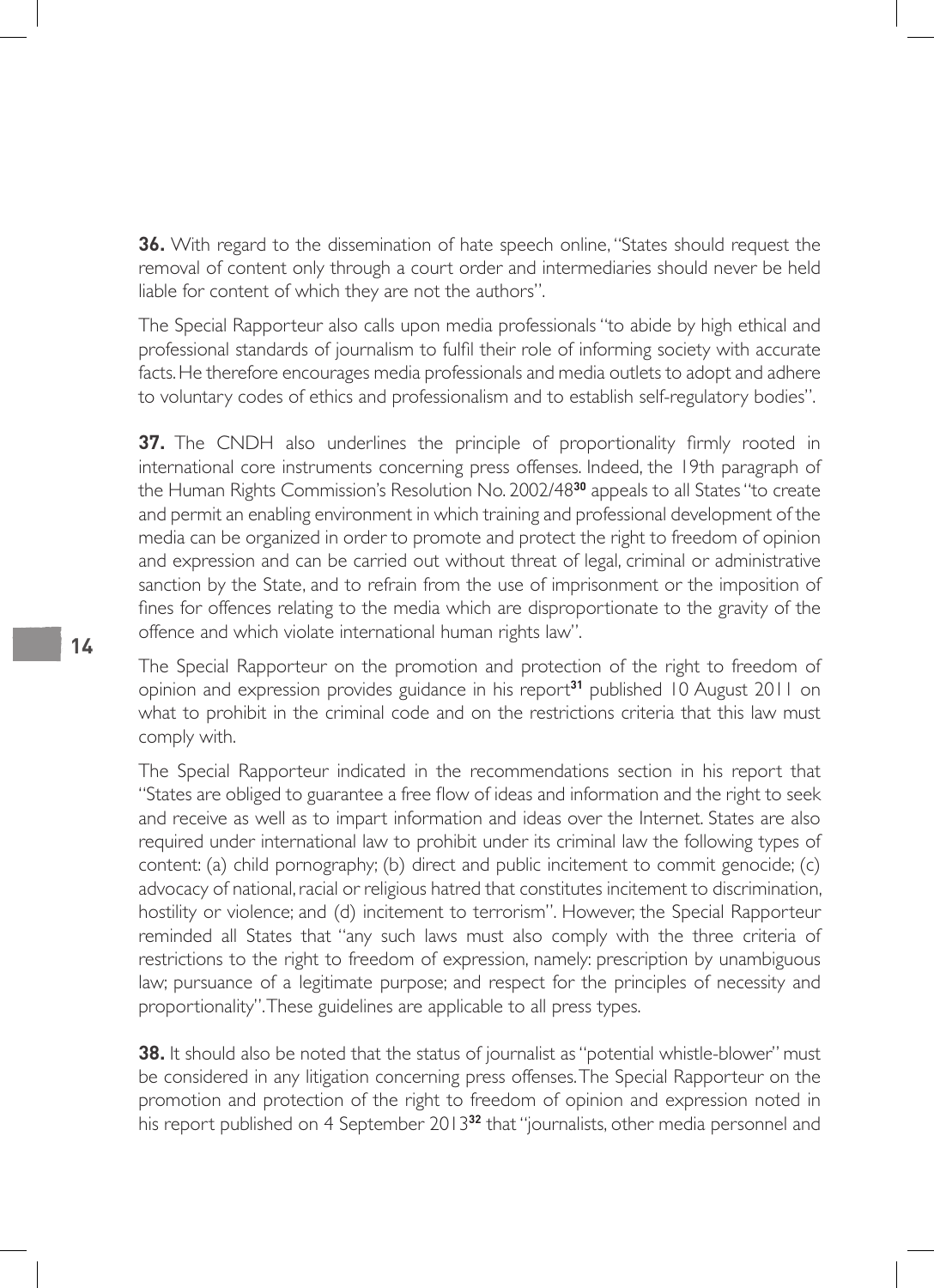civil society representatives, who receive, possess or disseminate classified information because they believe that it is in the public interest, should not be subject to liability unless they place persons in an imminent situation of serious harm", adding that "only if the information released is related to the above principles should the person be considered a whistle-blower and, therefore, bear no liability".

The European Court of Human Rights has provided through its jurisprudence for some principles to be considered in press litigations. In the case of Lingens v. Austria**<sup>33</sup>**, the Court considered that "the limits of acceptable criticism are accordingly wider as regards a politician as such than as regards a private individual. Unlike the latter, the former inevitably and knowingly lays himself open to close scrutiny of his every word and deed by both journalists and the public at large, and he must consequently display a greater degree of tolerance. No doubt, paragraph 2 of Article 10 (art. 10-2) enables the reputation of others - that is to say, of all individuals - to be protected, and this protection extends to politicians too, even when they are not acting in their private capacity; but in such cases the requirements of such protection have to be weighed in relation to the interests of open discussion of political issues".

In the case of Incal v. Turkey**<sup>34</sup>**, the Court held that "the limits of permissible criticism are wider with regard to the government than in relation to a private citizen, or even a politician. In a democratic system the actions or omissions of the government must be subject to the close scrutiny not only of the legislative and judicial authorities but also of public opinion. Furthermore, the dominant position which the government occupies makes it necessary for it to display restraint in resorting to criminal proceedings, particularly where other means are available for replying to the unjustified attacks and criticisms of its adversaries". The positive obligation to protect freedom of expression in the press affects all media. In the case of Editorial Board of Pravoye Delo and Shtekel V. Ukraine**<sup>35</sup>**, the Court recognized for the first time that Article 10 of the European Human Rights Convention must be interpreted as imposing on States a positive obligation to provide for an appropriate legal framework to ensure effective protection of journalists' freedom of expression on the internet.

**39.** In the Moroccan context, the "Media and Society" national dialogue proposed recommendations that can inspire any reform of the press litigations in general. Recommendation No. 28 reads as follows: "transfer to this single code all provisions contained in other texts (such as the Criminal Code) dealing, explicitly or implicitly, with the freedom of expression of citizens, media of all types and ICTs." Recommendation 31 calls for "enshrining in the new single code the specific character of exercising freedom of expression and freedom of the media by protecting it against enforcement by committal which may only be applied to individuals as citizens through the application of laws in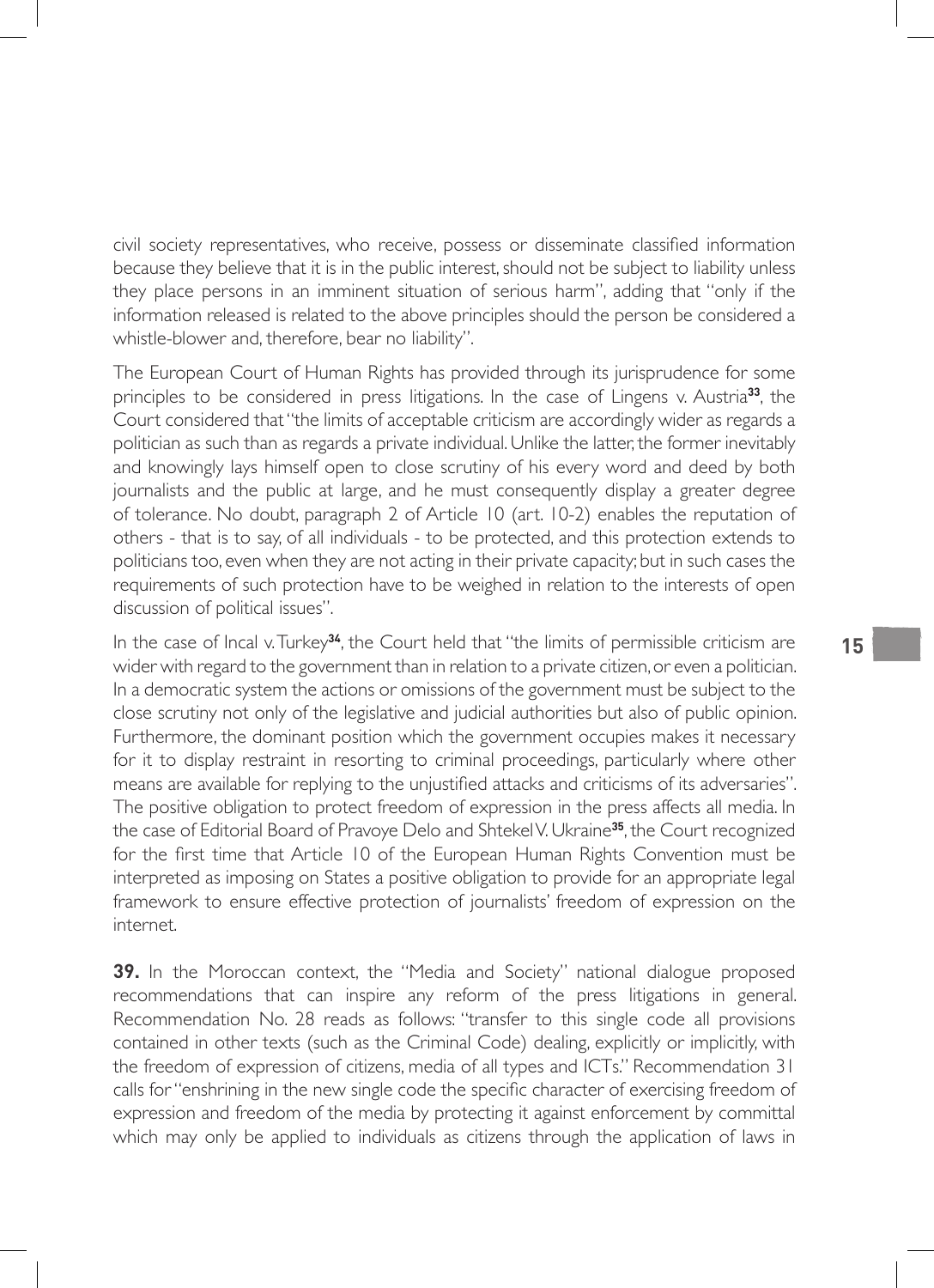force regarding serious violations of human rights (incitement to crime, incitement to civil war, glorification of crimes against humanity, genocide, forced deportations, racism, abductions and torture, etc.)". Recommendation 32 suggests "giving precedence in the new code to civil and symbolic redress in case of "press offence" or "professional offence" and opt for a system of punishment in the form of fines that are reasonably proportional to the adjudicated offence type and that may be determined based on the turnover of the company under investigation, especially in case of defamation, insult or abuse. The fine, in this case, may correspond to one-week turnover of the company with a 20% increase in the event of a recurrence. Punishment may also consist in banning the publication from inserting any advertisement (particularly from the State) for a week, in the case of a daily and for a month, in the case of a periodic (weekly or monthly) or an electronic newspaper. In the event that a journalist is convicted for the same offences, punishment may take the form of a fine equivalent to a salary period that is proportional to the gravity of the offence: a week, a month to three months at the most with a 20% increase in case of a recurrence".

Regarding defamation, recommendation 34 suggests that "in the event of an alleged defamation offence, [legislator shall] provide in the code for the possibility of citizen complainants bringing direct action before courts against a press act, with effective accessibility to legal aid, considering that as a yearly average in recent years 80% of defamatory complaints were lodged by ordinary citizens."

**40.** The CNDH also recommends regarding defamation that the legislator takes into account the principles included in the Joint Declaration by Abid Hussain, UN Special Rapporteur on Freedom of Opinion and Expression, Freimut Duve, OSCE Representative on Freedom of the Media, and Santiago Canton, OAS Special Rapporteur on Freedom of Expression, dated 26 November 1999**<sup>36</sup>**.These principles, considered as a minimum, can be presented as follows:

the repeal of criminal defamation laws in favour of civil laws should be considered, in accordance with relevant international standards;

defamation laws should reflect the importance of open debate about matters of public concern and the principle that public figures are required to accept a greater degree of criticism than private citizens;

the plaintiff should bear the burden of proving the falsity of any statements of fact on matters of public concern;

no one should be liable under defamation law for the expression of an opinion;

 $\blacksquare$  it should be a defence, in relation to a statement on a matter of public concern, to show that publication was reasonable in all circumstances;

civil sanctions for defamation should not be so large as to exert a chilling effect on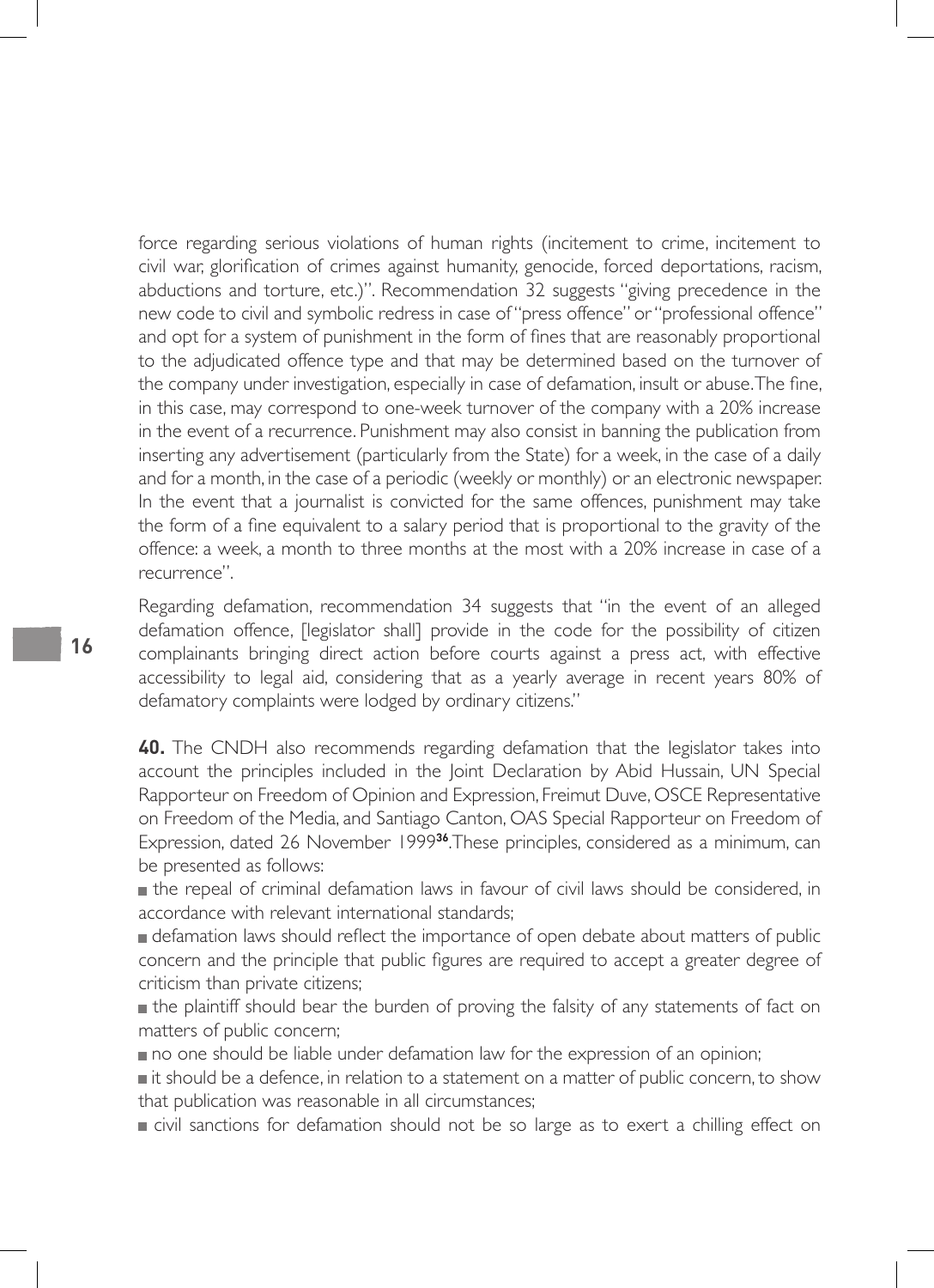freedom of expression and should be designed to restore the harmed reputation, not to compensate the plaintiff or to punish the defendant; in particular, pecuniary awards should be strictly proportionate to the actual harm caused and the law should prioritise the use of a range of non-pecuniary remedies.

**41.** Based on these elements, the CNDH recommends the following:

reinforcing the trend to drop deprivation of liberty for press offenses, and replacing civil imprisonment provided for under Articles 76 to 82 of the Code of Recovery of Public Debts by alternatives to incarceration;

**namending Article 85 to give the court, instead of the judicial police officers, the power to** seize publications under Article 84. This is actually a fundamental recommendation for the National Human Rights Council which sees the court as the guarantor of press freedom in accordance with Articles 28 and 117 of the Constitution;

**transferring Articles 442, 443 and 444 of the Penal Code to the Press Code;** 

amending the provisions of Articles 218-2 of the Penal Code related to the glorification of terrorism. In this context, it is recommended to be guided by the provisions of Article 5 of the Convention of the Council of Europe for the prevention of terrorism which defines "public provocation to commit a terrorist offence" as "the distribution, or otherwise making available, of a message to the public, with the intent to incite the commission of a terrorist offence, where such conduct, whether or not directly advocating terrorist offences, causes a danger that one or more such offences may be committed". The same article calls on each State Party to "adopt such measures as may be necessary to establish public provocation to commit a terrorist offence (...) when committed unlawfully and intentionally, as a criminal offence under its domestic law".

amending article 101 of the draft bill and specifying a maximum threshold of compensation for privacy infringement, taking into account recommendation 32 of the "Media and Society" national dialogue; and

amending the second paragraph of Article 118 of the draft bill, giving the power to temporary ban distribution to the President of the Court of First Instance.

## **Privacy and image rights**

**42.** After analyzing articles 99 and 100 of the draft bill related to the protection of privacy and the right to the image, the CNDH recommends:

extending the application scope of Article 99 on personal data held by public authorities and private bodies to data collected by electronic monitoring via the Internet**<sup>37</sup>**as well as data collected by private or public surveillance cameras; and

rewording Article 100 to extend the requirement of consent to the context of data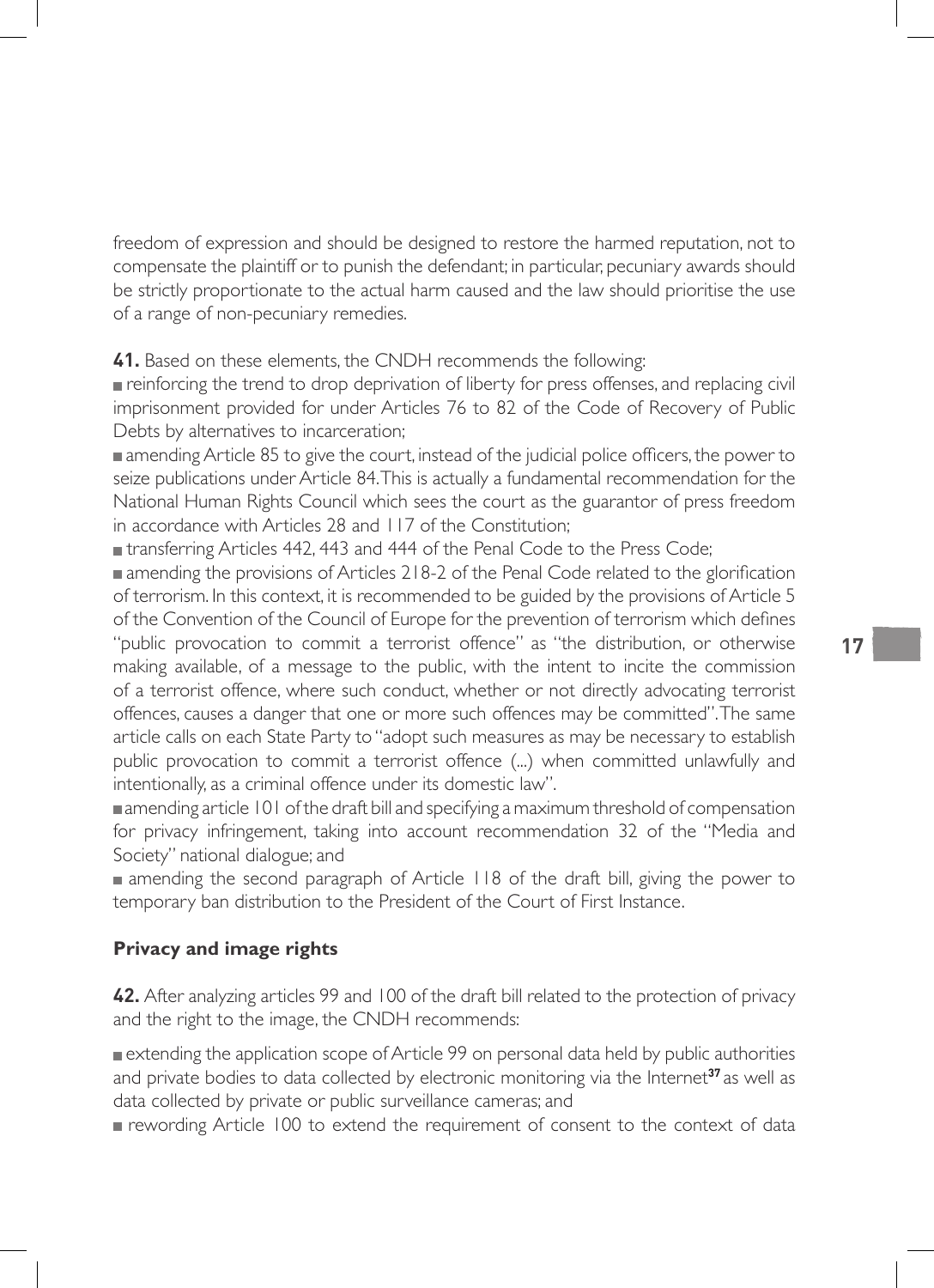usage, including use of these data and possible display on other media. Article 100 should also include, in the opinion of the Council, a clause allowing the person concerned to exercise his/her right to be forgotten. The CNDH also proposes providing in Article 100 for the explicit and prior consent of parents or legal guardians for the use of personal data of minors under their guardianship.

## **The right of journalists to inform about ongoing cases before the court**

**43.** Regarding the provisions of Articles 86, 87 and 88 of the draft bill, the Council proposes adding an article at the beginning of the Court Immunity Protection Section, to enshrine the 18 principles of the Recommendation Rec. (2003)13 of the Committee of Ministers to member States of the Council of Europe on the provision of information through the media in relation to criminal proceedings**<sup>38</sup>**. Similarly, the CNDH proposes building on the Belgian experience to create the position of Magistrate in charge of Press Relations who will have the task of informing the media about ongoing cases**<sup>39</sup>**.

The CNDH recalls also that the European Court of Human Rights held in the case of Sunday Times v. United Kingdom (26 April 1979) that the press can provide information on pending cases in certain conditions, including respect for the presumption of innocence. In its judgment, the Court recognized that it would be difficult to admit that the media must wait until the end of a trial to report on how a case that arouses certain feelings and emotions in society was handled**<sup>40</sup>**.

## **Protection of minors**

**44.** In order to strengthen the provisions relating to the protection of minors, the CNDH proposes adding in Article 90 of the draft bill an explicit provision to extend the scope of the Article to include electronically distributed content.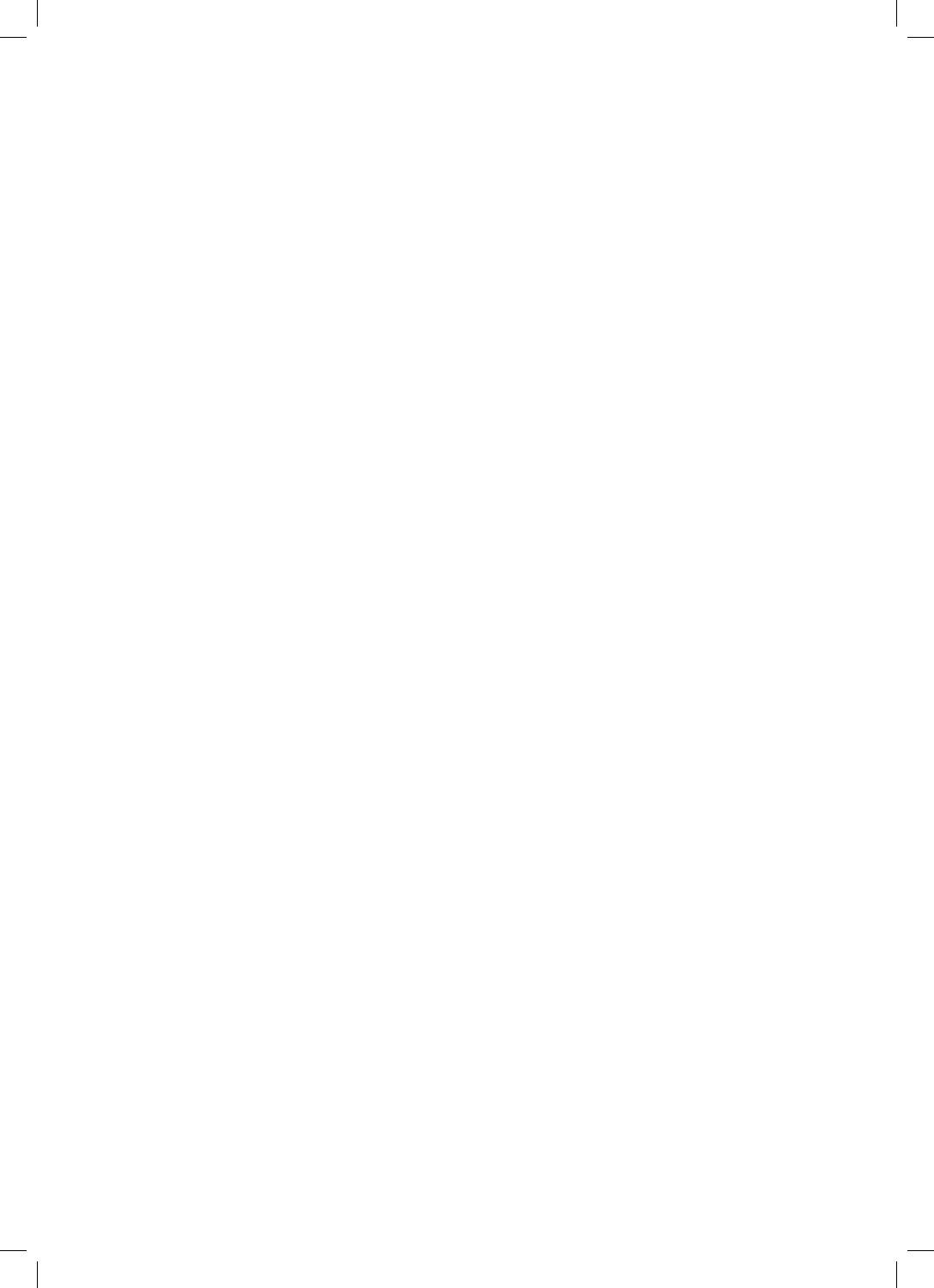#### **Notes**

**1**- http://www.mincom.gov.ma/fr/textesjuridiques/rapports/item/download/49\_ ec492719d735dcf728226ead41f58d56.html

**2**- www.adrare.net/det/.../Synthèse\_recommandations\_francais.pdf

**3**- United Nations Human Rights Committee; 102nd session; Geneva, 11-29 July 2011; General Comment No. 34; Article 19: Freedoms of opinion and expression.

- **4** Adopted at the 31st session, 2 October 2009.
- **5** Human Rights Council, Twenty-first session, 21 September 2012; Safety of journalists.
- **6** Adopted at the 55th session, 19 April 2004.
- **7** Adopted without a vote at the 59th session; 23 April 2003.
- **8** Adopted without a vote at the 51st session; 23 April 2002.
- **9** Adopted at the 73rd session, 23 April 2001.

**10**- Paragraph 2.1 of Article 2 defines information as a description of an event in a clear, accurate and concise manner according to recognized rules of professional writing.

**11**- Article 3 provides that freedom of the press is guaranteed under Article 28 of the Constitution and cannot be limited by any form of prior censorship. The same article establishes the right of all to freely express and publish information, ideas and opinions. These freedoms are exercised in accordance with this Law and other laws in connection with the press. Article 3 also guarantees freedom of publishing and distribution of newspapers and other publications. Article 4 guarantees for journalists and journalistic institutions the right to have access to information sources and obtain information from various sources, unless such information is confidential and this right is restricted under law. The second paragraph of Article 4 provides that the administration, elected bodies and institutions responsible for public service missions should facilitate the journalist's work in terms of access to information. Article 5 provides that the State shall ensure the promotion of media pluralism and that the sectors of press, publishing, printing and distribution receive a subsidy based on the terms laid down by regulation.

**12**- By way of comparison, French case law has defined four traditional elements of good faith: a legitimate ground for information, the seriousness of the investigation, the cautious tone, and the absence of personal animosity.

Case law has also established the important principle that good faith must be assessed precisely "based on the type of the newspaper" (Paris Court of Appeal), 11th Chamber, 27 June 2002, Légipresse No. 195-I, p. 116). Thus, for example, if the intention of the journalist is to contribute to a "public debate about the behaviour of politicians", he can be recognized "the greatest freedom of tone", which implies "neither impartiality nor objectivity", even if he has to take a minimum of precaution regarding information checks (Paris First Instance Court; 17th Chamber, 4 July 2001). For editorials signed by a newspaper editor and characterizing real opinion journalism, it is necessary to define a concept of good faith that reflects the nature of this type of writing (Toulouse Court of Appeal, 3rd Chamber, 13 September 2001).

See also: Christophe Bigot: "La bonne foi du journaliste : Etat des lieux" (The good faith of the journalist: current state); LEGICOM 2002/3 (No. 28); Editions victories (pp. 73-84).

**13**- Morocco was part of a group of six States that committed themselves to this issue under the Human Rights Council, alongside Switzerland, Austria, Tunisia, Brazil and Qatar. At the initiative of these States, a resolution on the protection of journalists was adopted in September 2012 by the Council.

http://www.un.org/ga/search/view\_doc.asp?symbol=A/HRC/21/L.6&referer=/english/&Lang=F **14**- "The Special Rapporteur also encourages all States to establish an early-warning and urgent response mechanism for the protection of journalists (…). It should be an official State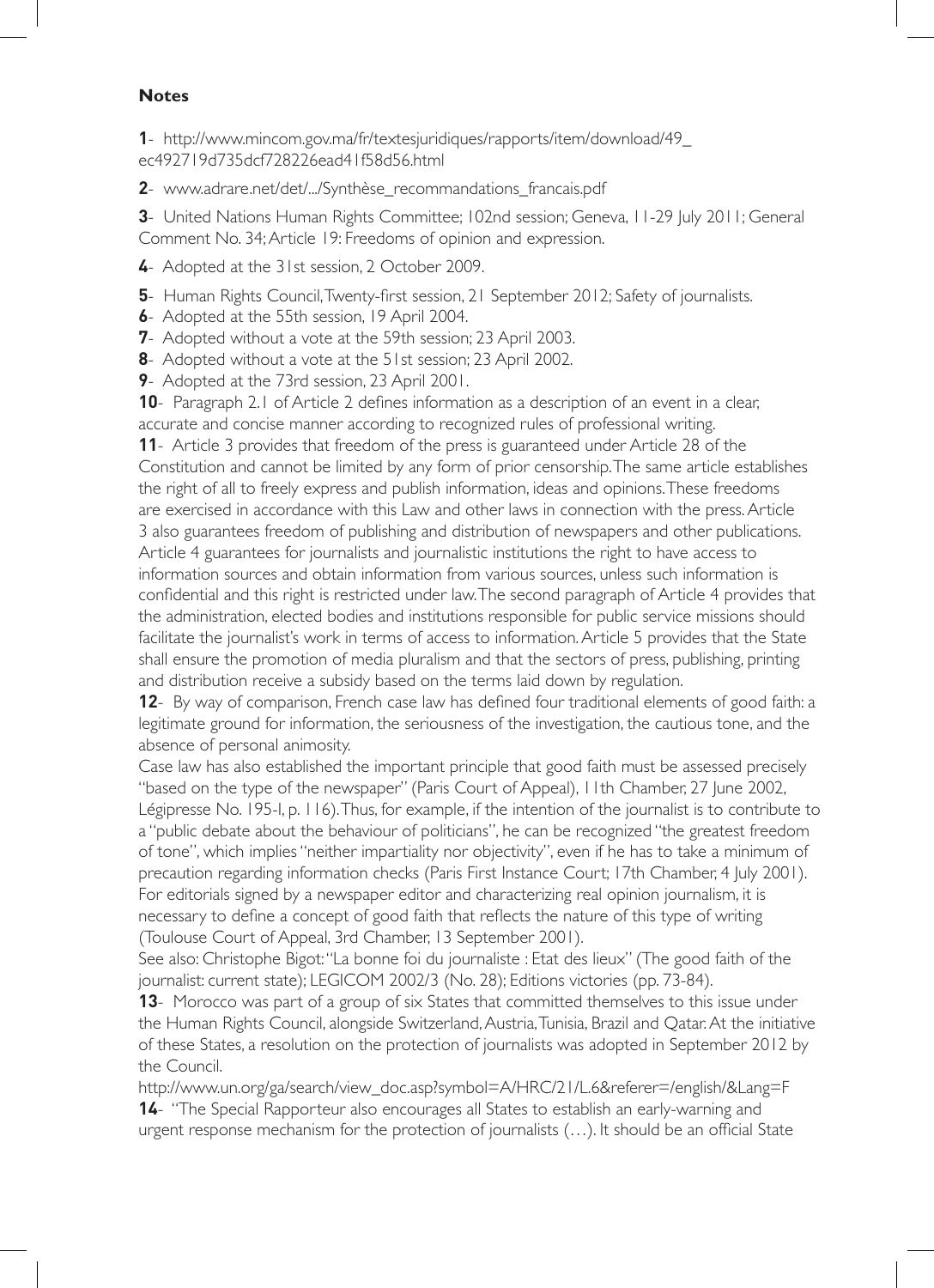commission with high-level recognition and an appropriate budget, composed of high-level representatives of State institutions related to security, territorial administration and human rights, as well as representatives of journalists' associations, media associations and non-governmental organizations working on issues related to the right to freedom of expression. The Commission's plan of work and urgent response procedures should be determined through a common agreement among its member."

A/65/284: Report of the Special Rapporteur on the promotion and protection of the right to freedom of opinion and expression, 11 August 2010 (paragraph 89).

**15**- The draft bill on the National Press Council provides in Article 3 that the said Council proposes to the Government procedures to adopt for implementing the right of journalists to access to information.

**16**- http://hudoc.echr.coe.int/eng?i=001-62533#{%22display%22:[%220%22],%22languageisocod e%22:[%22ENG%22],%22appno%22:[%2217488/90%22],%22itemid%22:[%22001-57974%22]}

**17**- http://assembly.coe.int/nw/xml/XRef/Xref-XML2HTML-en.asp?fileid=17943&lang=en

**18**- Law No. 2010-1 of 4 January 2010 on the protection of the confidentiality of journalists' sources: http://legifrance.gouv.fr/affichTexte.do?cidTexte=JORFTEXT000021601325&categorieLie n=id

**19**- This Article provides that when the employment contract is terminated at the initiative of a professional journalist because of "significant change in the nature or direction of the newspaper or periodical if that change creates, for the employee, a situation likely to harm his honour, reputation or, more generally, his moral interests", this termination shall produce the same effect as a dismissal.

**20**- Joint Declaration on the regulation of the media, the restrictions on journalists and investigating corruption http://www.article19.org/resources.php/resource/3046/ en/joint-declaration-on-regulation-of-the-media,-restrictions-on-journalists-andinvestigatingcorruption#sthash.WOXqbSBZ.dpuf

**21**- UNESCO Guidelines for Legal Deposit Legislation; CII-00/WS/7 ; Paris, 2000

**22**- Idem.

**23**- Adopted without a vote at the 55th session, 19 April, 2004; E/CN.4/RES/2004/42.

**24**- François Ost et Michel van de Kerchove, De la pyramide au réseau? Pour une théorie dialectique du droit, Publications des facultés universitaires Saint-Louis, Bruxelles, 2002, pp. 438- 443.

**25**- According to a press release published on the Commission's institutional website www.cndp. ma on 19 September 2014.

**26**- http://www.cndp-maroc.org/fr/presse-et-media/communique-de-presse/253-communiquepresse-19-09-2014.html

**27**- For more details, https://www.article19.org/pages/en/limitations.html

- **28** Adopted at the 31st session, 2 October 2009
- **29** A/67/357 (paragraph 77)
- **30** Adopted at the 51st Session, 23 April 2002
- **31** A/66/290 (paragraph 81)
- **32** A/68/362 (paragraph 107)
- **33** Application no. 9815/82, 8/7/1986.
- **34** 41/1997/825/1031, 9 June 1998.
- **35** Application No. 33014/05, 5 May 2011.

**36**- https://www.article19.org/resources.php/resource/3044/en/Joint%20Declaration%20on%20 censorship%20by%20killing%20and%20defamation

**37**- The Right to Privacy in the Digital Age (http://www.ohchr.org/EN/Issues/DigitalAge/Pages/ DigitalAgeIndex.aspx)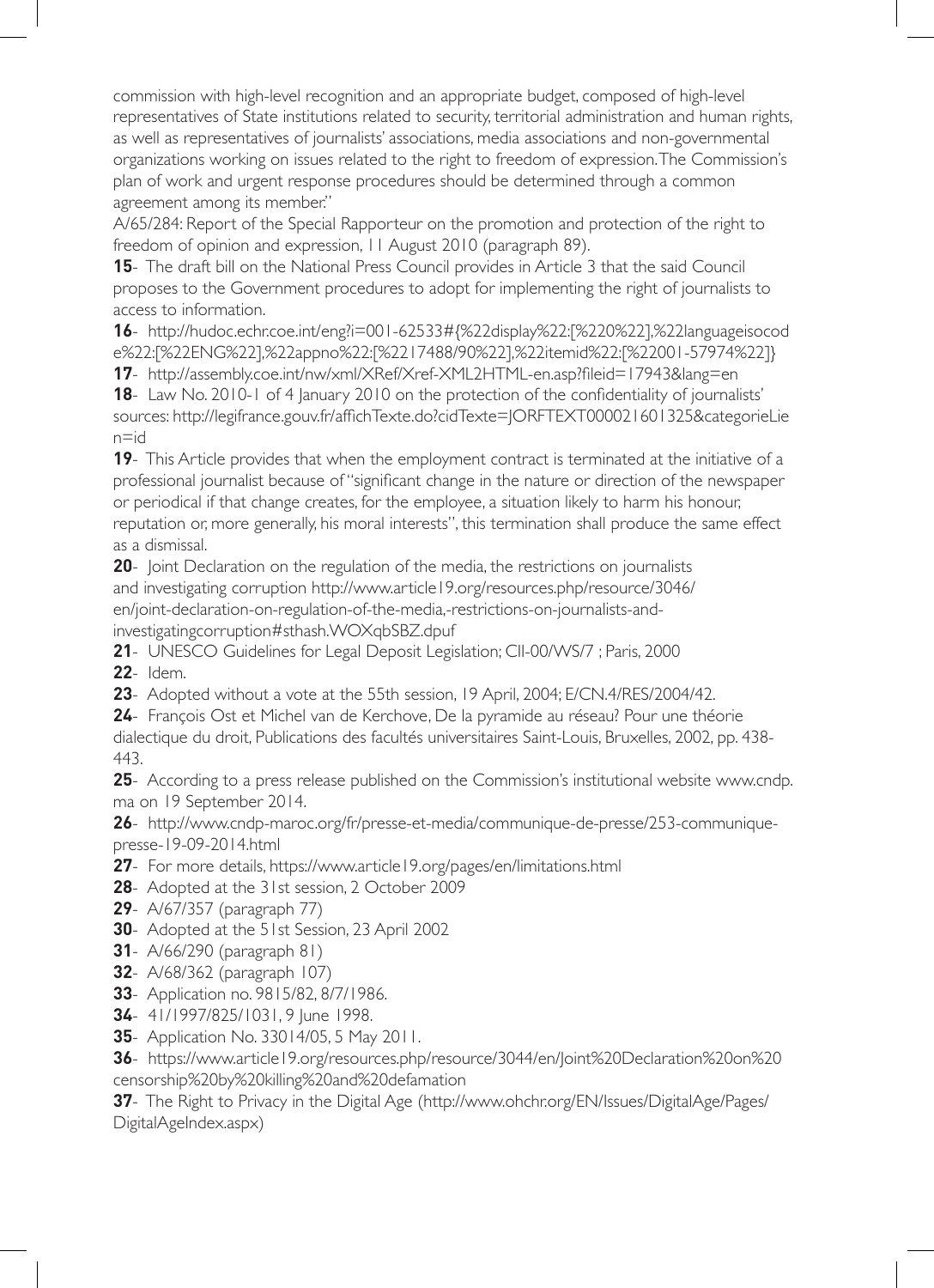**38**- Adopted by the Committee of Ministers on 10 July 2003 at the 848th meeting of the Ministers' Deputies

**39**- In Belgium, this position was established under the Act of 12 March 1998 designed to improve the criminal procedure as regards the earlier and later stages of investigation (also called the Franchimont law). The legal framework, the nature, content and form of this communication of information were determined in the joint circular No. 7/99 of the Minister of Justice and the College of Public Prosecutors on 30 April 1999, both for the prosecutor press spokesperson and the police press spokesperson. The mission of the public prosecutor and authorized police spokesperson is to provide the press with correct and objective information taking into account the specificity of the distribution means.

**40**- http://hudoc.echr.coe.int/eng#{%22documentcollectionid2%22:[%22GRANDCHAMBER%22 ,%22CHAMBER%22]}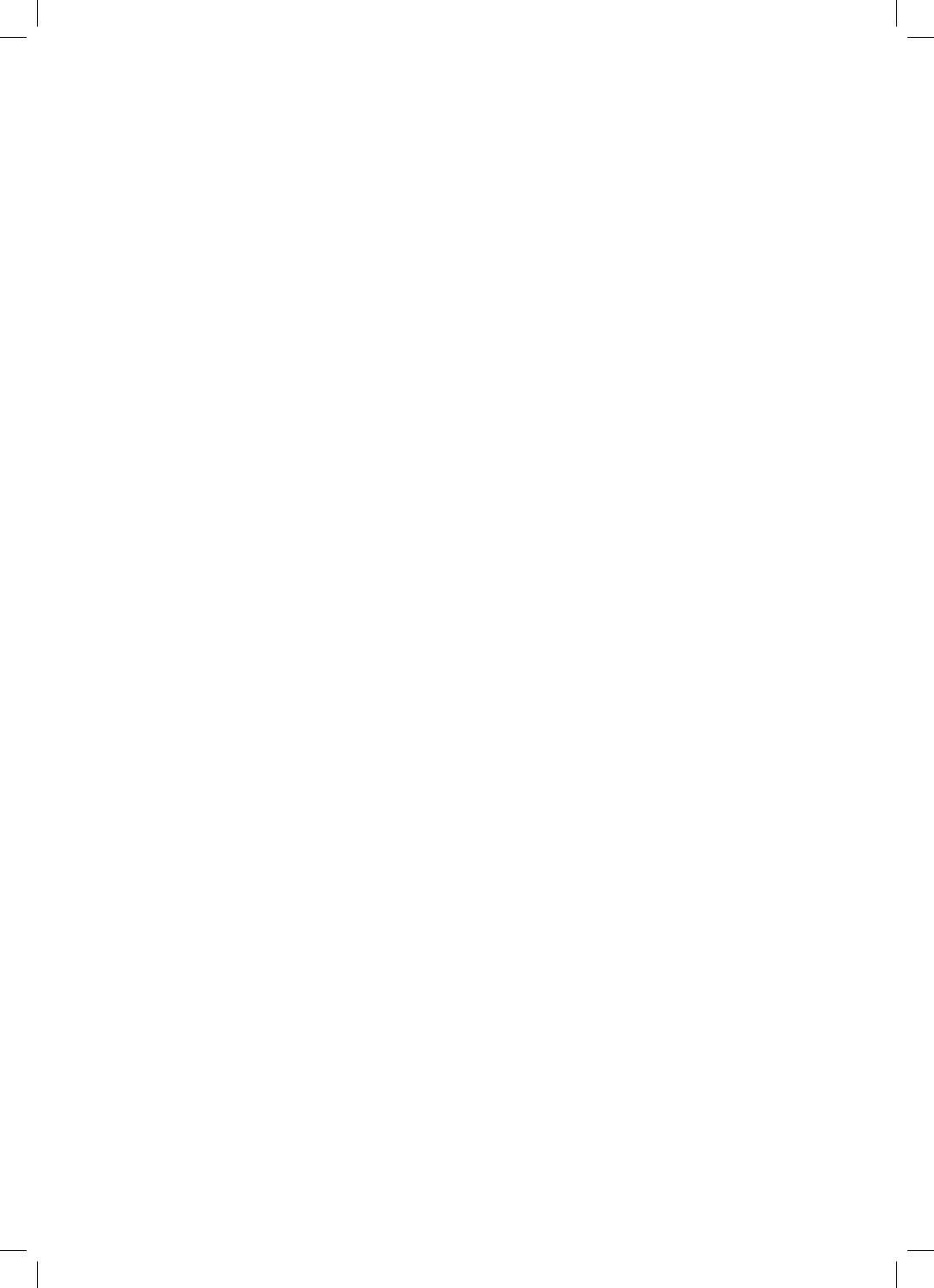